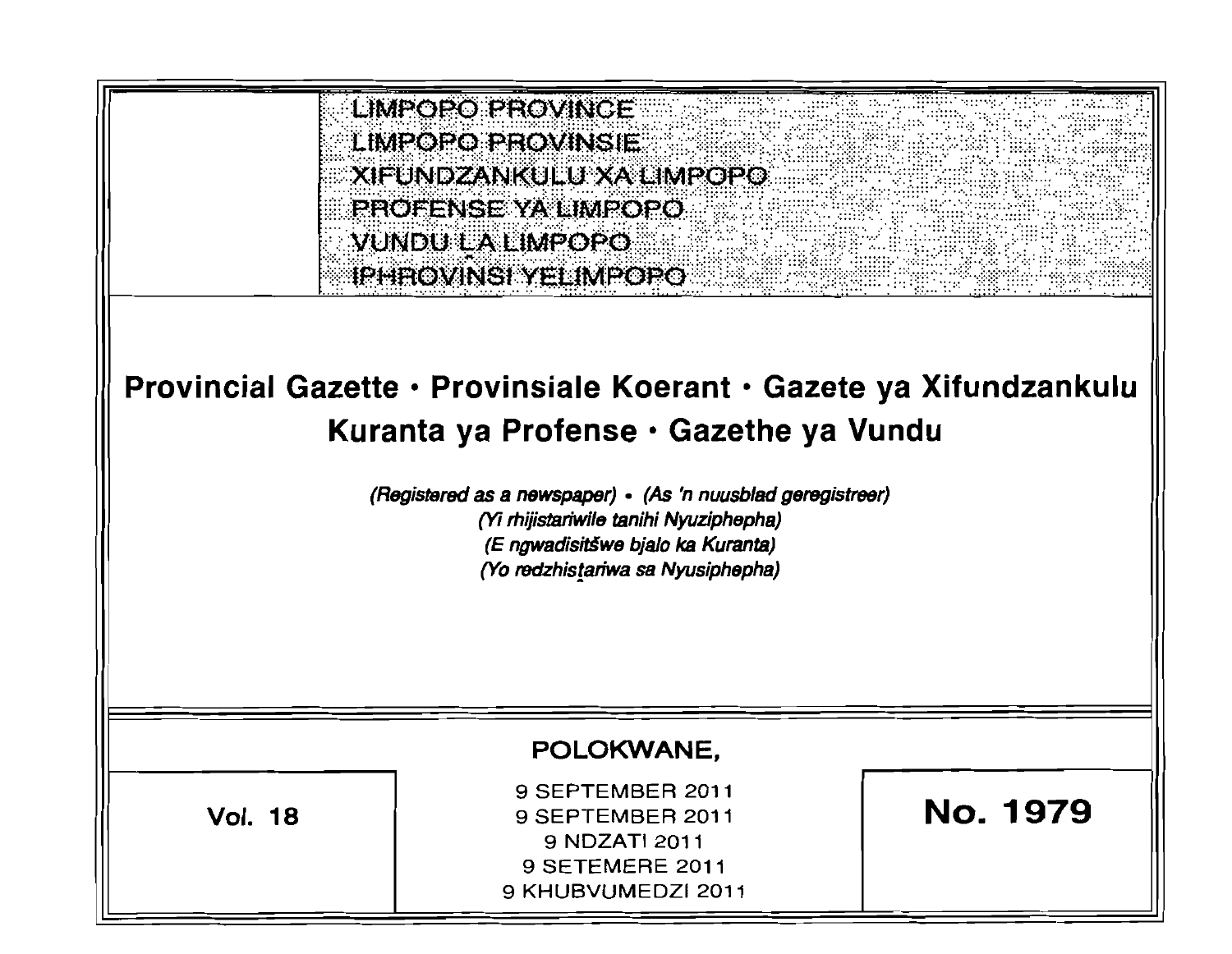#### IMPORTANT NOTICE

The Government Printing Works will not be held responsible for faxed documents not received due to errors on the fax machine or faxes received which are unclear or incomplete. Please be advised that an "OK" slip, received from a fax machine, will not be accepted as proof that documents were received by the GPW for printing. If documents are faxed to the GPW it will be the sender's responsibility to phone and confirm that the documents were received in good order.

Furthermore the Government Printing Works will also not be held responsible for cancellations and amendments which have not been done on original documents received from clients.

CONTENTS· INHOUD

No. *Page Gazette*  No. No. GENERAL NOTICES· ALGEMENE KENNISGEWINGS Town-planning and Townships Ordinance (15/1986): Polokwane/Perskebult Amendment Scheme 259 .................... . 8 1979 Ordonnansie op Dorpsbeplanning en Dorpe (15/1986): PolokwanelPerskebult-wysigingskema 259 ......................... . 8 1979 Town-planning and Townships Ordinance (1511986): Polokwane/Perskebult Amendment Scheme 260 .................... . 11 1979 Ordonnansie op Dorpsbeplanning en Dorpe (15/1986): PolokwanefPerskebult-wysigingskema 260 ......................... . 11 1979 Development Facilitation Act, 1995: Establishment of a land development area: Holding 242, Dennilton Agricultural Holdings ........................................................................................................................................................................ . 12 1979 Town-planning and Townships Ordinance (1511986): Polokwane/Perskebult Amendment Scheme 263 ................... .. 9 1979 Ordonnansie op Dorpsbeplanning en Dorpe (15f1986): PolokwanelPerskebult-wysigingskema 263 ........................ .. 8 1979 Town-planning and Townships Ordinance (15f1986): Polokwane/PerskebultAmendment Scheme 264 .................... . 9 1979 Ordonnansie op Dorpsbeplanning en Darpe (15/1986): PolokwanelPerskebult-wysigingskema 264 ........................ .. 9 1979 Town-planning and Townships Ordinance (15/1986): Polokwane/Perskebult Amendment Scheme 244 ................... .. 10 1979 Ordonnansie op Dorpsbeplanning en Dorpe (1511986): Polokwane/Perskebult-wysigingskema 244 ......................... . 10 1979 Development FaCilitation Act (67/1995): Establishment 01 a land development'area: Portion 386, farm Sterkloop 688 LS ...................................................................................................................... : ........................................................... . 14 1979 Wet op Ontwikkelingsfasilitering (67/1995): Vestiging van 'n grondontwikkelingsgebied: Gedeelte 386, plaas Sterkloop 688 LS ................................................................................................................ , ......................................... . 14 1979 Development Facilitation Act (67/1995): Establishment of a land development area: Erf 7119, Pietersburg Extension 28 " .................. ' ............................................................................................................................................ . 15 1979 do.: do.: Portion of the farm Goedverwachting 19 LT .................................................................................................. .. 17 1979

#### LOCAL AUTHORITY NOTICE· PLAASLIKE BESTUURSKENNISGEWING

| 277 | Removal of Restrictions Act (84/1967): Lephalale Local Municipality: Removal of conditions: Erf 279, Ellisras | 1979 |
|-----|---------------------------------------------------------------------------------------------------------------|------|
|     | 277 Wet op Opheffing van Beperkings (84/1967): Lephalale Plaaslike Munisipaliteit: Opheffing van voorwaardes: | 1979 |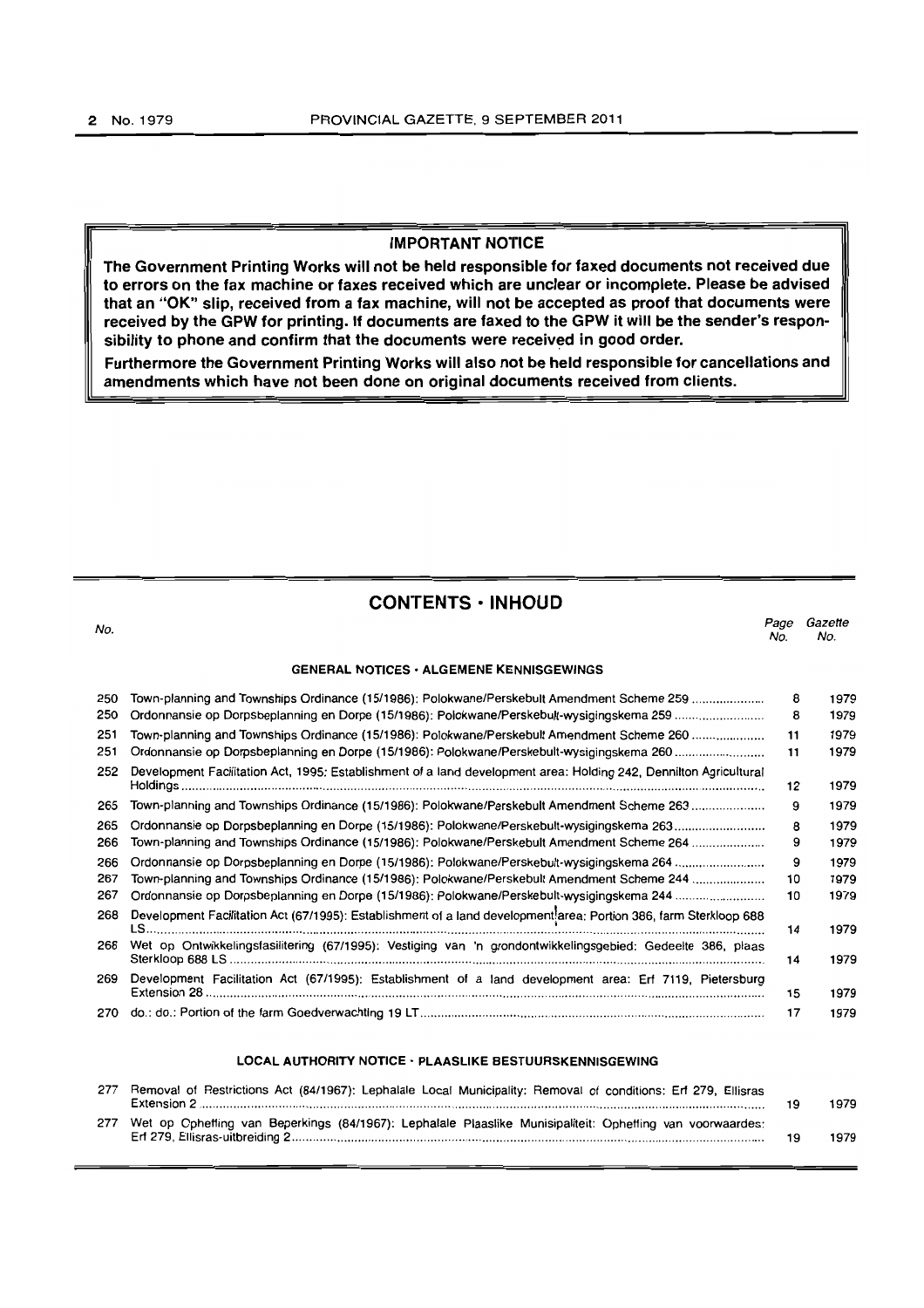|                                                                                                  | <b>IMPORTANT NOTICE</b>                                                                                                                                               |  |  |  |
|--------------------------------------------------------------------------------------------------|-----------------------------------------------------------------------------------------------------------------------------------------------------------------------|--|--|--|
| The                                                                                              |                                                                                                                                                                       |  |  |  |
| <b>Limpopo Provincial Gazette Function</b>                                                       |                                                                                                                                                                       |  |  |  |
| will be transferred to the                                                                       |                                                                                                                                                                       |  |  |  |
| <b>Government Printer</b> in Pretoria                                                            |                                                                                                                                                                       |  |  |  |
| as from 1 November 2004                                                                          |                                                                                                                                                                       |  |  |  |
| <b>NEW PARTICULARS ARE AS FOLLOWS:</b>                                                           |                                                                                                                                                                       |  |  |  |
| <b>Physical address:</b>                                                                         | <b>Postal address:</b>                                                                                                                                                |  |  |  |
| <b>Government Printing Works</b><br>149 Bosman Street<br>Pretoria                                | Private Bag X85<br>Pretoria<br>0001                                                                                                                                   |  |  |  |
| New contact persons: Louise Fourie Tel.: (012) 334-4686<br>Mrs H. Wolmarans Tel.: (012) 334-4591 |                                                                                                                                                                       |  |  |  |
| Fax number:<br>(012) 323–8805                                                                    |                                                                                                                                                                       |  |  |  |
| E-mail address:<br>hester.wolmarans@gpw.gov.za<br>louise.fourie@gpw.gov.za                       |                                                                                                                                                                       |  |  |  |
| <b>Contact person for subscribers:</b>                                                           |                                                                                                                                                                       |  |  |  |
|                                                                                                  | Mrs J. Wehmeyer Tel.: (012) 334-4753<br>Fax.: (012) 323-9574                                                                                                          |  |  |  |
| and notice comes into operation as from 1 November 2004.                                         | This phase-in period is to commence from 15 October 2004 (suggest date of advert)                                                                                     |  |  |  |
|                                                                                                  | Subscribers and all other stakeholders are advised to send their advertisements<br>directly to the Government Printing Works, two weeks before the 1st November 2004. |  |  |  |
|                                                                                                  | In future, adverts have to be paid in advance<br>before being published in the Gazette.                                                                               |  |  |  |
| <b>Advertising Manager</b>                                                                       |                                                                                                                                                                       |  |  |  |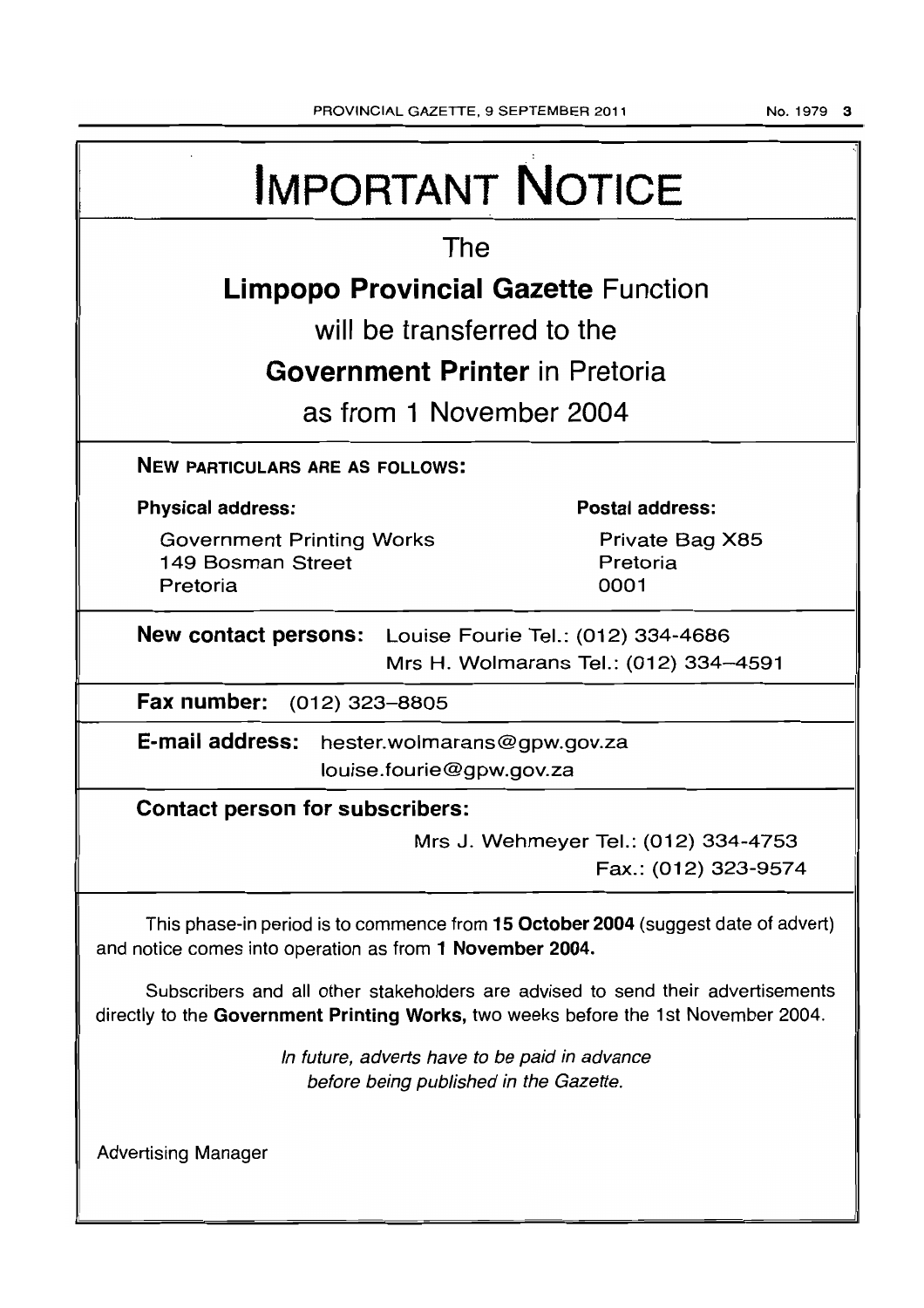IT IS THE CLIENTS RESPONSIBILITY TO ENSURE THAT THE CORRECT AMOUNT IS PAID AT THE CASHIER OR DEPOSITED INTO THE GOVERNMENT PRINTING WORKS BANK ACCOUNT AND ALSO THAT THE REQUISITION/COVERING LETTER TOGETHER WITH THE ADVERTISEMENTS AND THE PROOF OF DEPOSIT REACHES THE GOVERNMENT PRINTING WORKS IN TIME FOR INSERTION IN THE PROVINCIAL GAZETTE.

**No ADVERTISEMENTS WILL BE PLACED WITHOUT PRIOR PROOF OF PRE-PAYMENT.** 

|                                                                   | $\frac{1}{4}$ page R 229.40<br>Letter Type: Arial<br><b>Size: 10</b><br>Line Spacing: At:<br>Exactly<br>11pt |
|-------------------------------------------------------------------|--------------------------------------------------------------------------------------------------------------|
| í.<br><b>TAKE NOTE OF</b><br>THE NEW TARIFFSI<br><b>WHICH ARE</b> | $\frac{1}{2}$ page R 458.75<br>Letter Type: Arial<br>Size: 10<br>Line Spacing: At:<br>Exactly<br>11pt        |
| <b>APPLICABLE</b><br><b>FROM THE 1ST OF</b><br><b>JUNE 2011</b>   |                                                                                                              |
|                                                                   | $\frac{3}{4}$ page R 688.15<br>Letter Type: Arial<br>Size: 10<br>Line Spacing: At:<br>Exactly<br>11pt        |
|                                                                   | Full page R 917.55<br>Letter Type: Arial<br>Size: 10                                                         |
|                                                                   | Line Spacing:<br>At:<br>Exactly<br>11pt                                                                      |

SUBSCRIPTION: R 200.00 PER YEAR / R 917.55 PER PAGE = 25CM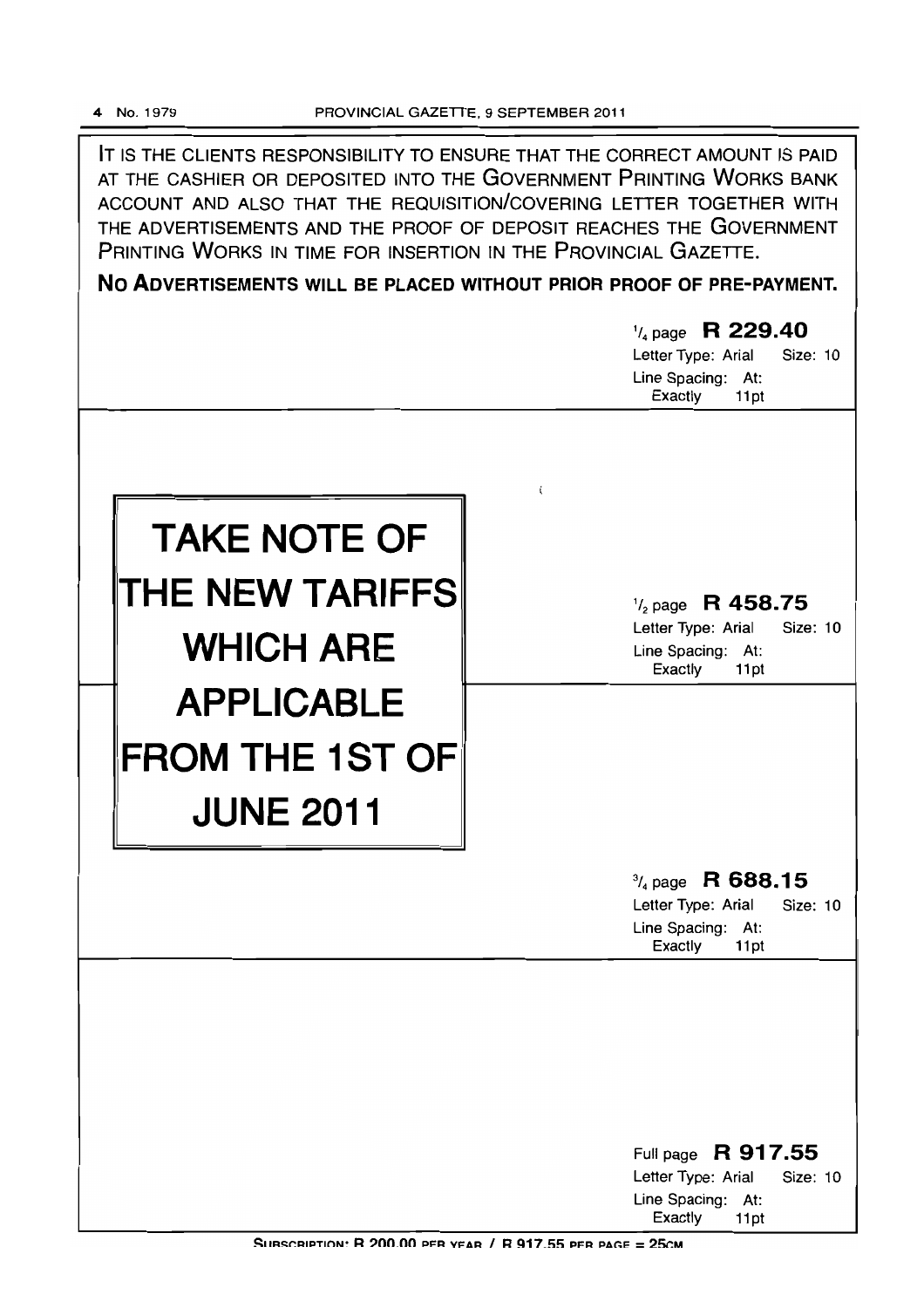

(2) erroneous classification of a notice, or the placement of such notice in any section or under any heading other than the section or heading stipulated by the advertiser;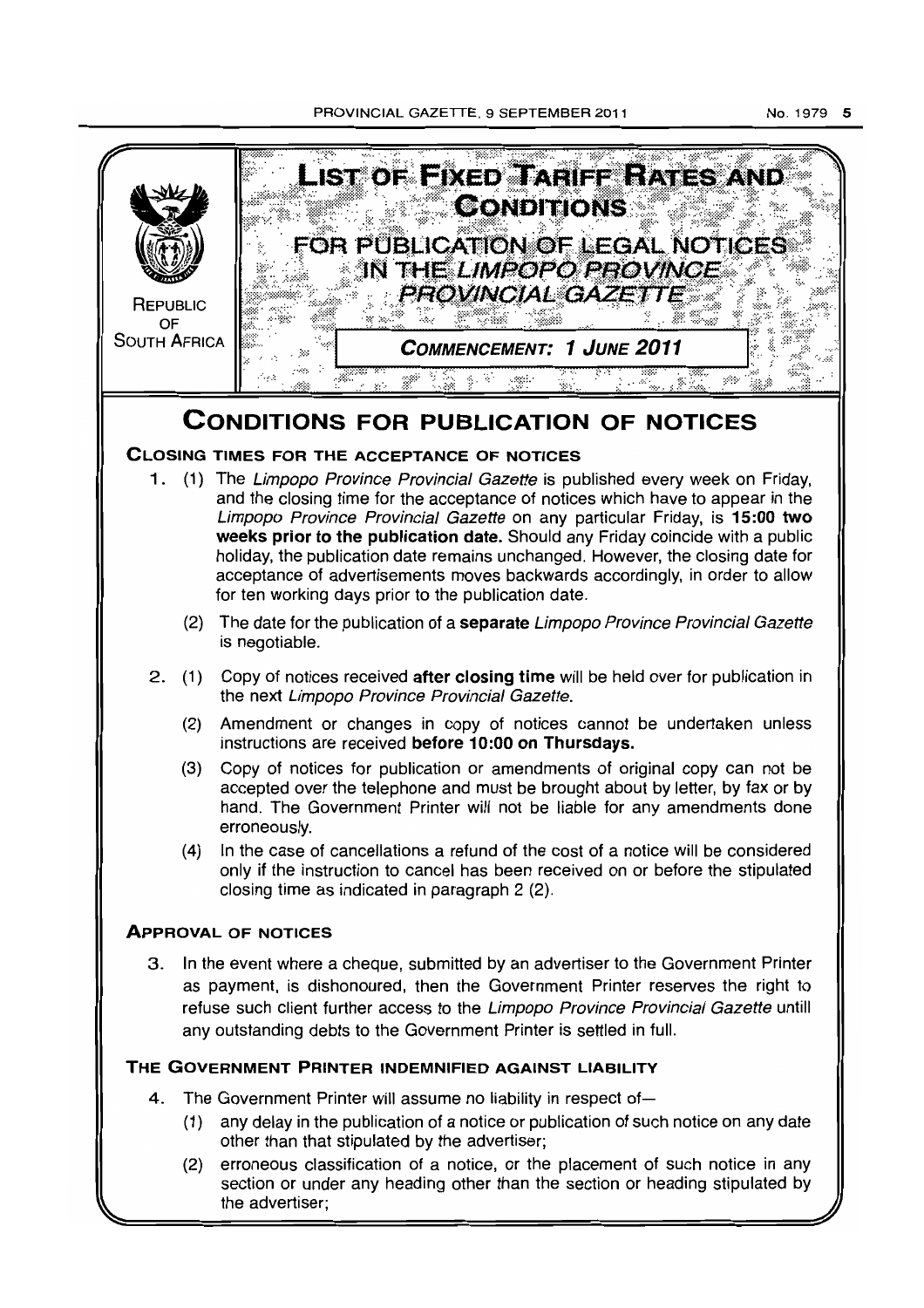(3) any editing, revision, omission, typographical errors or errors resulting from faint or indistinct copy.

### LIABILITY OF ADVERTISER

5. Advertisers will be held liable for any compensation and costs arising from any action which may be instituted against the Government Printer in consequence of the publication of any notice.

### **COPY**

- 6. Copy of notices must be typed on one side of the paper only and may not constitute part of any covering letter or document.
- 7. At the top of any copy, and set well apart from the notice, the following must be stated:

Where applicable

- (1) The heading under which the notice is to appear.
- (2) The cost of publication applicable to the notice, in accordance with the "Word Count Table".

### PAYMENT OF COST

- 9. With effect from 1 NOVEMBER 2004 no notice will be accepted for publication unless the cost of the insertion(s) is prepaid in CASH or by CHEQUE or POSTAL ORDERS. It can be arranged that money can be paid into the banking account of the Government Printer, in which case the deposit slip accompanies the advertisement before publication thereof.
- 10. (1) The cost of a notice must be calculated by the advertiser in accordance with the word count table.
	- (2) Where there is any doubt about the cost of publication of a notice, and in the case of copy, an enquiry, accompanied by the relevant copy, should be addressed to the Advertising Section, Government Printing Works, Private Bag X85, Pretoria, 0001 [Fax: (012) 323-8805], before publication.
- 11 . Overpayment resulting from miscalculation on the part of the advertiser of the cost of publication of a notice will not be refunded, unless the advertiser furnishes adequate reasons why such miscalculation occurred. In the event of underpayments, the difference will be recovered from the advertiser, and the notice(s) will not be published until such time as the full cost of such publication has been duly paid in cash or by cheque or postal orders, or into the banking account.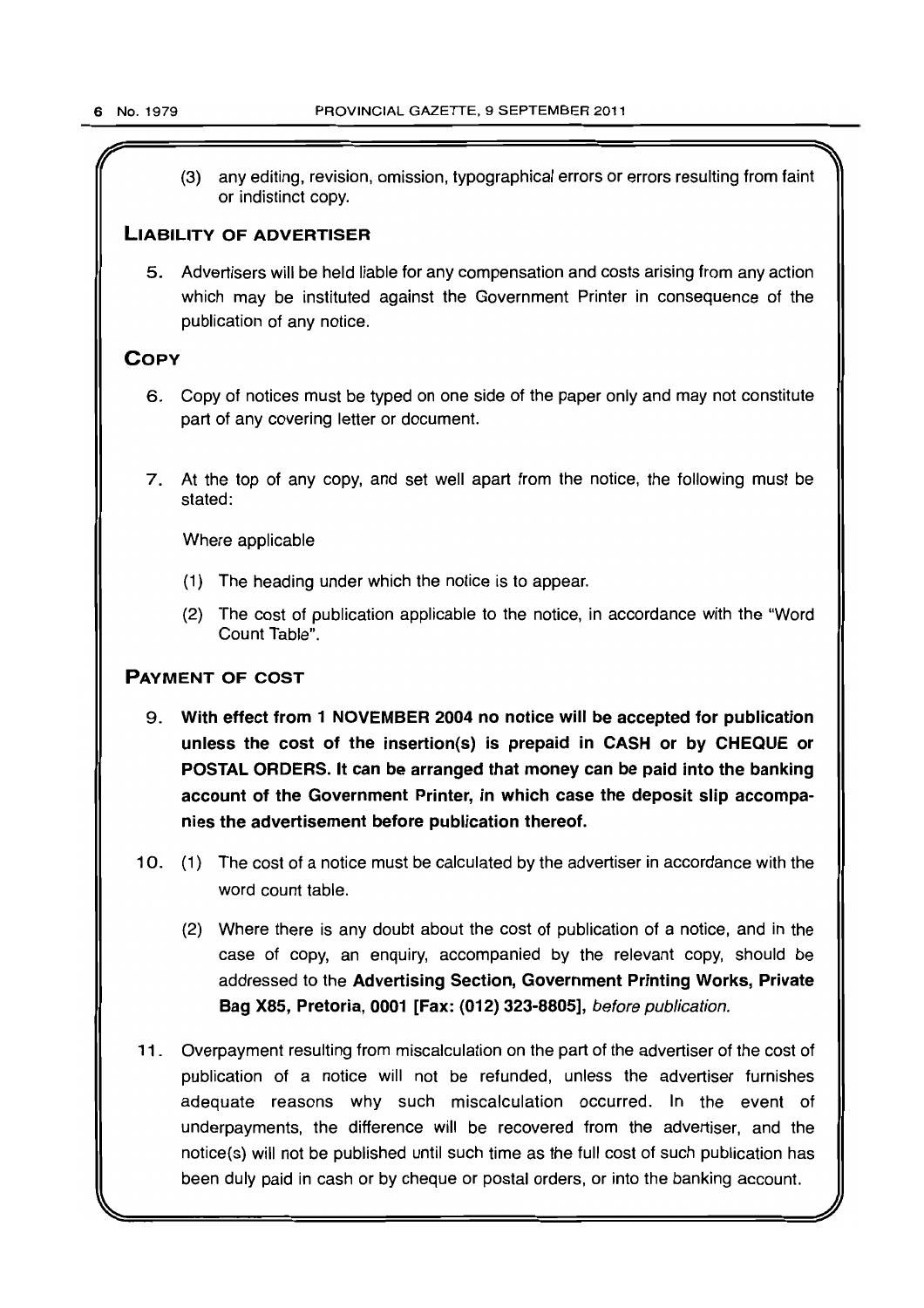- 12. In the event of a notice being cancelled, a refund will be made only if no cost regarding the placing of the notice has been incurred by the Government Printing Works.
- 13. The Government Printer reserves the right to levy an additional charge in cases where notices, the cost of which has been calculated in accordance with the Word Count Table, are subsequently found to be excessively lengthy or to contain overmuch or complicated tabulation.

### PROOF OF PUBLICATION

14. Copies of the Limpopo Province Provincial Gazette which may be required as proof of publication, may be ordered from the Government Printer at the ruling price. The Government Printer will assume no liability for any failure to post such Limpopo Province Provincial Gazette(s) or for any delay in despatching it/them.

# **GOVERNMENT PRINTERS BANK ACCOUNT PARTICULARS**

Bank:

ABSA

BOSMAN STREET

Account No.: 4057114016

Branch code: 632005

Reference No.: 00000049

Fax No.: (012) 323 8805

## Enquiries:

| Mrs. L. Fourie    | Tel.: (012) 334-4686 |
|-------------------|----------------------|
| Mrs. H. Wolmarans | Tel.: (012) 334-4591 |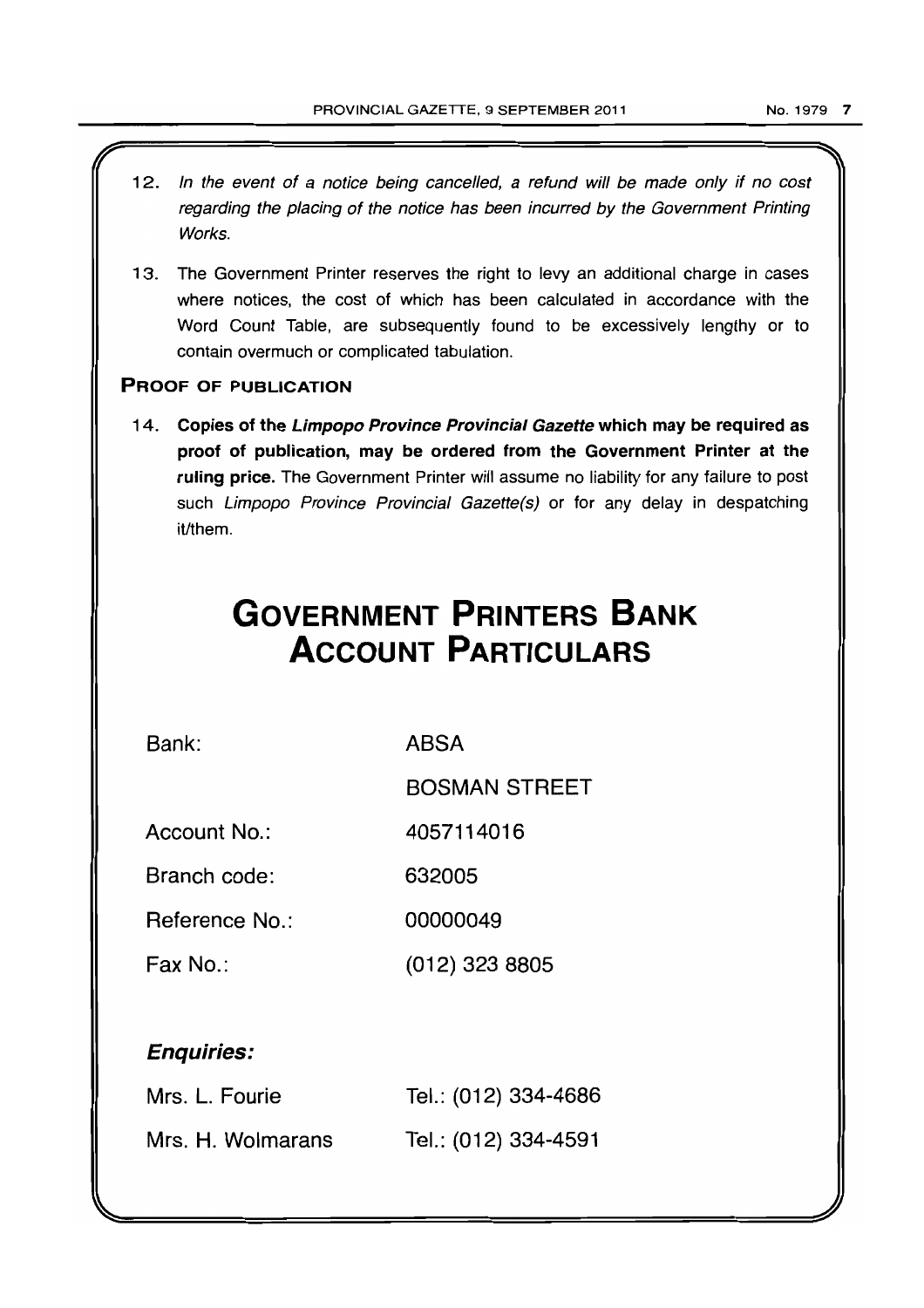# GENERAL NOTICES • ALGEMENE KENNISGEWINGS

### GENERAL NOTICE 250 OF 2011

#### POLOKWANE/PERSKEBULT AMENDMENT SCHEME 259

Davel Consulting Planners CC and/or Willem Gabriel Davel, being the authorized agent of the owner of the Remaining Extent of Portion 2 of Erf 831, Pietersburg, hereby give notice in terms of section 56 (1) of the Town-planning and Townships Ordinance (Ordinance 15 of 1986), that we have applied to the Polokwane Municipality for the amendment of the townplanning scheme, known as the Polokwane/Perskebult Town-planning Scheme, 2007, by the rezoning of the property described above, situated at 66 Plein Street, Polokwane, from "Residential 1" to "Special" for purposes of medical consulting rooms andlor medical related uses, subject to further conditions as set out in Annexure 110 of the scheme, which, inter alia, provide for a maximum FAR of 0,5 and 50% coverage.

Particulars of the application will lie for inspection during normal office hours at the office of the Town Planners, First Floor, West Wing, Civic Centre, Polokwane, for the period of 28 days from 2 September 2011.

Objections to or representations in respect of the application must be lodged with or made in writing to the Municipal Manager at the above address or at PO Box 111, Pietersburg, 0700, within a period of 28 days from 2 September 2011.

Address of agent: Davel Consulting Planners, PO Box 11110, Bendor, 0699. Tel. No. 082 468 0468, or 13 Watermelon Street, Platinum Park, Bendor.

**1\_** 

#### ALGEMENE KENNISGEWING 25D VAN 2011

#### POLOKWANE/PERSKEBULT-WYSIGINGSKEMA 259

Davel Consulting Planners BK en/of Willem Gabriel Davel, synde die gemagtigde agent van die eienaar van die Resterende Gedeelte van Gedeelte 2 van Erf 831, Pietersburg, gee hiermee ingevolge artikel 56 (1) van die Ordonnansie op Dorpsbeplanning en Dorpe (Ordonnansie 15 van 1986), kennis dat ons by die Polokwane Munisipaliteit aansoek gedoen het am die wysiging van die dorpsbeplanningskema, bekend as die PolokwanelPerskebult-dorpsbeplanningskema, 2007, deur die hersonering van genoemde eiendom, gelee te Burgerstraat 83, Polokwane, vanaf "Residensieel 1" na "Spesiaal" vir doeleindes van mediese spreekkamers en/of aanverwante mediese gebruike onderworpe aan verdere voorwaardes soos uiteengesit in Bylae 110 van die skema, wat onder andere voorsiening maak vir 'n maksimum VOV van 0,5 en 50% dekking.

Besonderhede van die aansoek lê ter insae gedurende gewone kantoorure by die kantoor van die Stadsbeplanners, Eerste Verdieping, Wesvleuel, Burgersentrum, Polokwane, vir 'n tydperk van 28 dae vanaf 2 September 2011.

Besware teen of vertoë ten opsigte van die aansoek moet binne 'n tydperk van 28 dae vanaf 2 September 2011, skriftelik by of tot die Munisipale Bestuurder by bovermelde adres of by Posbus 111, Polokwane, 0700, ingedien of gerig word.

Adres van agent: Davel Consulting Planners, Posbus 11110, Bendor, 0699. Tel. No. 082 468 0468, of Watermelonstraat 13, Platinum Park, Bendor.

02-09

### GENERAL NOTICE 265 OF 2011

#### POLOKWANE/PERSKEBULT AMENDMENT SCHEME 263

NOTICE OF APPLICATION FOR THE AMENDMENT OF THE POLOKWANE/PERSKEBULT-TOWN-PLANNING SCHEME, 2007, IN TERMS OF SECTION 56 (1) (b) (i) OF THE TOWN-PLANNING AND TOWNSHIPS ORDINANCE, 1986 (ORDINANCE No. 15 OF 1986)

I, Hundzukani Khosa of Mavona and Associates Development Consultants, being the authorized agent of the owner of the erf mentioned below hereby give notice in terms of section 56 (1) (b) (i) of the Town-planning and Townships Ordinance, 1986 (Ordinance No. 15 of 1986), that I have applied to the Polokwane Municipality for the amendment of the Town-planning Scheme known as the Polokwane/Perskebult Town-planning Scheme, 2007, to rezone the property described as Portion 1 of Erf 95, Pietersburg, situated at 28 President Paul Kruger Street, from "Residential 1" to "Business 4", for the establishment of offices.

Particulars of the application will lie for inspection during normal office hours at the office of the Manager: Spatial Planning and Land Use Management, First Floor, Civic Centre, Landdros Mare Street, Polokwane, for a period of 28 days from 9 September 2011.

Objections to or representations in respect of the application must be lodged with or made in writing to the Municipal Manager at the above address or at PO Box 111, Polokwane, 0700, within a period of 28 days from 9 September 2011.

Address of agent: Mavona and Associates Development Consultants, PO Box 727, Bendor Park, 0713. Tel: (015) 297-5433 and Fax: 086 600 7119.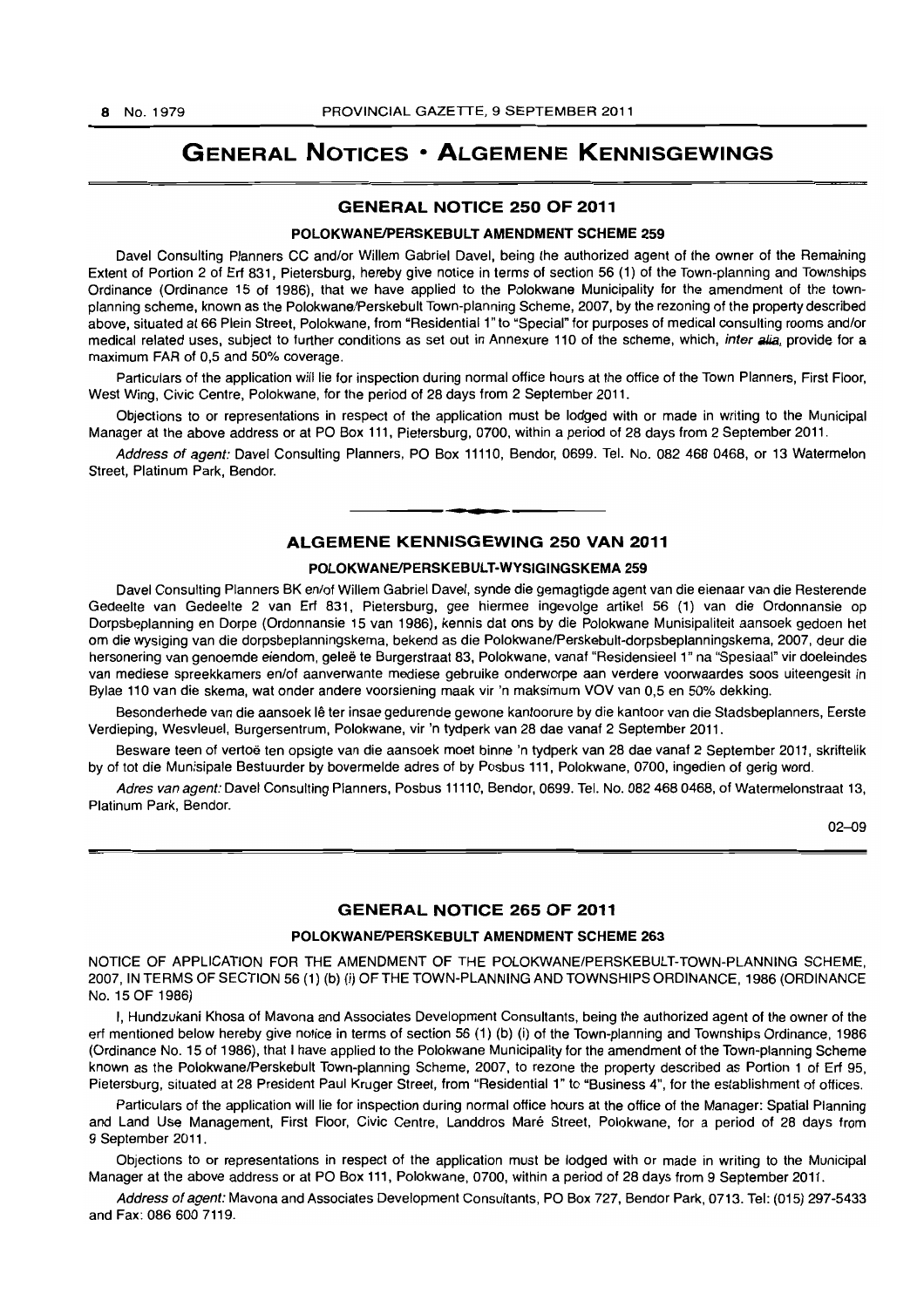### **ALGEMENE KENNISGEWING 265 VAN 2011**

#### **POlOKWANEIPERSKEBULT-WYSIGINGSKEMA 263**

KENNISGEWING VAN DIE AANSOEK OM DIE WYSIGING VAN DIE POLOKWANE/PERSKEBULT DORPSBEPLAN-NINGSKEMA, 2007, INGEVOLGE ARTIKEL 56 (1) (b) (i) VAN DIE ORDONNANSIE OP DORPSBEPLANNING EN DORPE, 1986 (ORDONNANSIE No. 15 VAN 1986)

Ek, Hundzukani Khosa van Mavona and Associates Development Consultants, synde die gemagtigde agent van die eienaar van die ondergenoemde erf, gee hiermee ingevolge artikel 56 (1) (b) (i) van die Ordonnansie op Dorpsbeplanning en Dorpe, 1986 (Ordonnansie 15 van 1986), kennis dat ek by die Polokwane Munisipaliteit aansoek gedoen het om die wysiging van die dorpsbeplanningskema bekend as die Polokwane/Persebult-dorpsbeplanningskema, 2007, deur die hersonering van die eiendomme beskryf soos: Gedeelte 1 van Ert 95, Pietersburg, gelee te President Paul Krugerstraat 28, vanaf "Residensieel 1" na "Besigheid 4", vir die oprigting van die Kantore.

Besonderhede van die aansoek lê ter insae gedurende kantoorure by die kantoor van die Bestuurder: Ruimtelike Beplanning en Grondgebruikbestuur, Eerste Vloer, Burgersentrum, Landdros Marestraat, Polokwane, vir 'n tydperk van 28 dae vanaf 9 September 2011.

Besware teen of vertoë ten opsigte van die aansoek moet binne 'n tydperk van 28 dae vanaf 9 September 2011 skriftelik by of tot die Munisipale Bestuurder by bovermelde adres of by Posbus 111, Polokwane, 0700, ingedien of gerig word.

Adres van agent: Mavona and Associates Development Consultants, PO Box 727, Bendor Park, 0713. Tel: (015) 297-5433 en Faks: 0866007119.

9-16

### **GENERAL NOTICE 266 OF 2011**

#### **POLOKWANE/PERSKEBULT AMENDMENT SCHEME 264**

NOTICE OF APPLICATION FOR THE AMENDMENT OF THE POLOKWANE/PERSKEBULT-TOWN-PLANNING SCHEME, 2007, IN TERMS OF SECTION 56 (1) (b) (i) OF THE TOWN-PLANNING AND TOWNSHIPS ORDINANCE, 1986 (ORDINANCE No. 15 OF 1986)

Duzilux CC Town Planners and Project Management Consultants, being the authorised agent of the owner of Portion 2 of Erf 130, Pietersburg, situated at 18 Church Street, do hereby give notice in terms of section 56 (1) (b) (i) of the Town-planning and Townships Ordinance, 1986 (Ordinance No. 15 of 1986) that I have applied to the Polokwane Municipality for the amendment of the Polokwane/Perskebult Town-planning Scheme, 2007, for the rezoning of above site from "Residential 1" to "Business 2" for office use.

Particulars of the application will lie for inspection during normal office hours at the office of the Manager: Planning, Directorate Planning and Development, First Floor, West Wing, Civic Centre. Landros Mare Street, Polokwane, for a period of 28 days from 9 September 2011.

Objections to or representations in respect of the application must be lodged with or made in writing to the Manager: Spatial Planning and Land Use Management at the above address of at P.O. Box 111, Polokwane, 0700, within a period of 28 days from 9 September 2011.

Address of agent: Duzilux CC Town Planners and Project Management Consultants, P.O. Box 1305, Springs, 1560, Cell: 073 452 7172. Fax: 086 718 2333. . **- .** 

### **ALGEMENE KENNISGEWING 266 VAN 2011**

#### **POlOKWANEIPERSKEBULT-WYSIGINGSKEMA 264**

Duzilux CC Town Planners and Project Management Consultants, synde die gemagtigde agent van die eienaar van Gedeelte 2 van Erf 130, Pietersburg, geleë te Kerkstraat 18, gee hiermee ingevolge artikel 56 (1) (b) (i) van die Ordonnansie op Dorpsbeplanning en Dorpe, 1986 (Ordonnansie 15 van 1986), kennis dat ek by die Polokwane Munisipaliteit aansoek gedoen het vir die wysiging van die Polokwane/Perskebult-dorpsbeplanningskema, 2007, deur die hersonering van bogenoemde eiendom vanaf "Residensieell" na "Besigheid 2" vir kantoorgebruik.

Besonderhede van die aansoek lê ter insae gedurende gewone kantoorure by die Bestuurder: Beplanning: Direktoraat Beplanning en Ontwikkeling, Eerste Vloer, Burgersentrum, Landdros Marestraat, Polokwane, vir 'n tydperk van 28 dae vanaf 9 September 2011.

Besware teen of vertoe ten opsigte *van* die aansoek moet binne 28 dae vanaf 9 September 2011 skriftelik by of tot die Bestuurder: Beplanning: Direktoraat Beplanning en Ontwikkeling by onderstaande adres of by Posbus 111, Polokwane, 0700, ingedien of gerig word.

Adres van agent: Duzilux CC Town Planners and Project Management Consultants, Posbus 1305, Springs, 1560. Sel: 073 452 7172. Faks: 086 718 2333.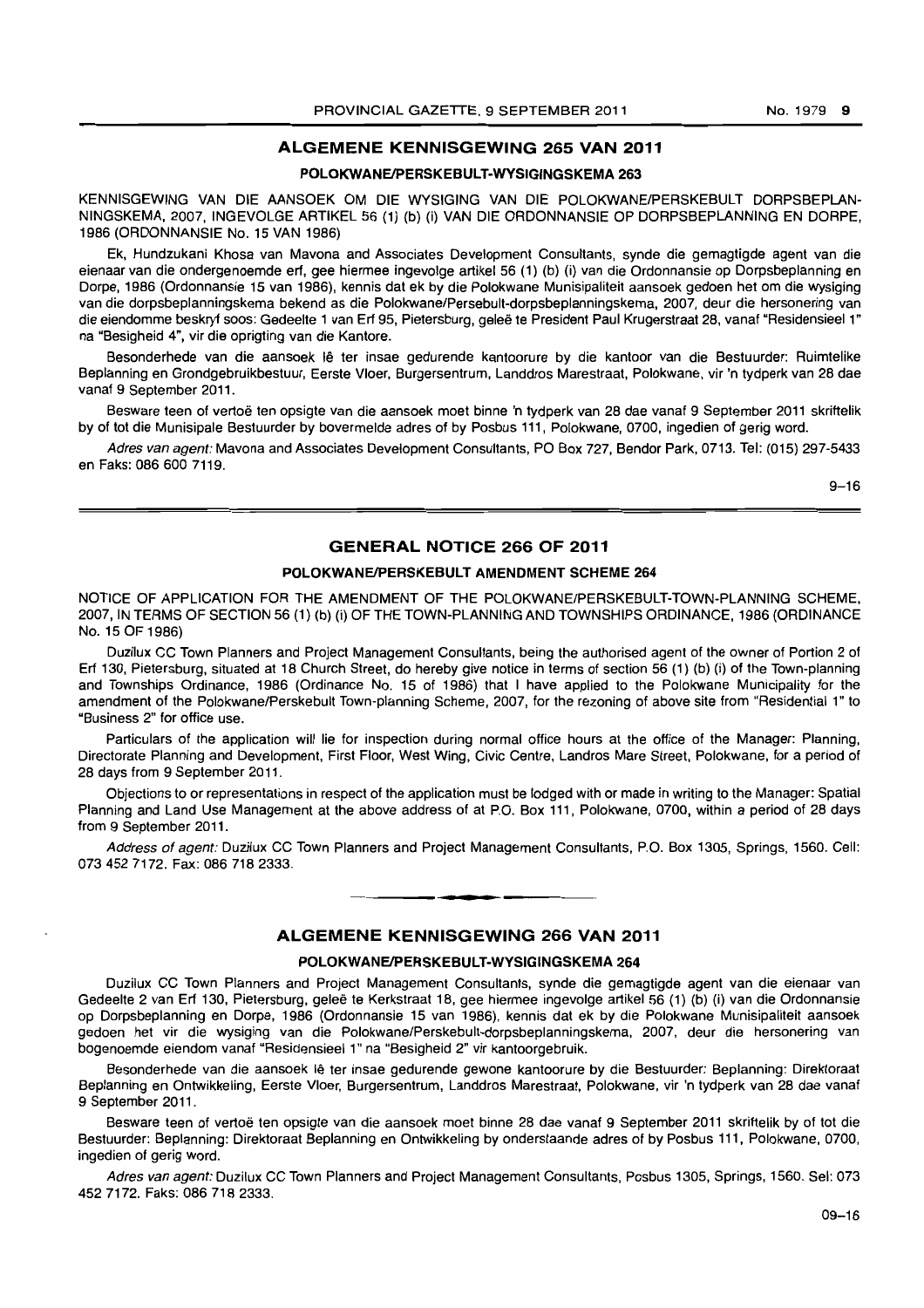#### **GENERAL NOTICE 267 OF 2011**

#### **MODIMOLLE AMENDMENT SCHEME 244**

#### NOTICE OF APPLICATION FOR AMENDMENT OF THE TOWN-PLANNING SCHEME IN TERMS OF SECTION 56 (1) (b) (i) OF THE TOWN-PLANNING AND TOWNSHIP ORDINANCE, 1986 (ORDINANCE No. 15 OF 1986)

We, Geo Projects, authorised agents of the owner of Erven 41, 42 and 43, Vaalwaler, Modimolle, hereby give notice in terms of Section 56 (1) (b) (i) of the Town Planning and Townships Ordinance, 1986 (Ordinance No. 15 of 1986) that we have applied to the Modimolle Municipality for the amendment of the Modimolle Land Use Scheme, 2004, by the rezoning of the property described above, from Residential 1 to Business 1 with Annexure 242.

Particulars of the application will lie for inspection during normal office hours at the office of the Municipal Manager, Municipal Offices, Modimolle, for a period of 28 days from 9 September 2011.

Objections to or representations in respect of the application must be lodged with or made in writing to: The Municipal Manager at the above address or at Private Bag Xl008, Modimolie, 0510, within a period of 28 days from 9 September 2011.

Address: PO Box 919, Bela-Bela, 0480, Tel: 082 881 7252. . **\_ ,** 

#### **ALGEMENE KENNISGEWING 267 VAN 2011**

#### **MODIMOLLE-WYSIGINGSKEMA 244**

KENNISGEWING VAN AANSOEK OM WYSIGING VAN DIE DORPSBEPLANNINGSKEMA INGEVOLGE ARTIKEL 56 (1) (b) (i) VAN DIE ORDONNANSIE OP DORPSBEPLANNING EN DORPE, 1986 (ORDONNANSIE No. 15 VAN 1986)

Ons, Geo Projects, synde die gemagtigde agente van die eienaars van Erwe 41, 42 en 43, Vaalwater, Modimolle, gee hiermee ingevolge artikel 56 (1) (b) (i) van die Ordonnansie op Dorpsbeplanning en Dorpe (Ordonnansie 15 van 1986), kennis dat ons by die Modimolle Munisipalileil aansoek gedoen het om die wysiging van die dorpsbeplanningskema, bekend as die Modimolle Land Use Scheme, 2004, deur die hersonering van die eiendom hierbo beskryf, van Residensieel 1 na Besigheid 1 met Bylaag 242.

Besonderhede van die aansoek Ie ter insae gedurende gewone kantoorure by die kantoor van die Munisipale Bestuurder, Munisipale Kantore, Modimolle, vir 'n tydperk van 28 dae vanaf 9 September 2011.

Besware teen of vertoë ten opsigte van die aansoek moet binne 'n tydperk van 28 dae vanaf 9 September 2011 skriftelik by of tot die Munisipale Bestuurder by bovermelde adres of by Privaatsak Xl008, Modimolle, 0510, ingedien of gerig word.

Adres: Posbus 919, Bela-Bela, 0480. Tel: 082 881 7252.

 $9 - 16$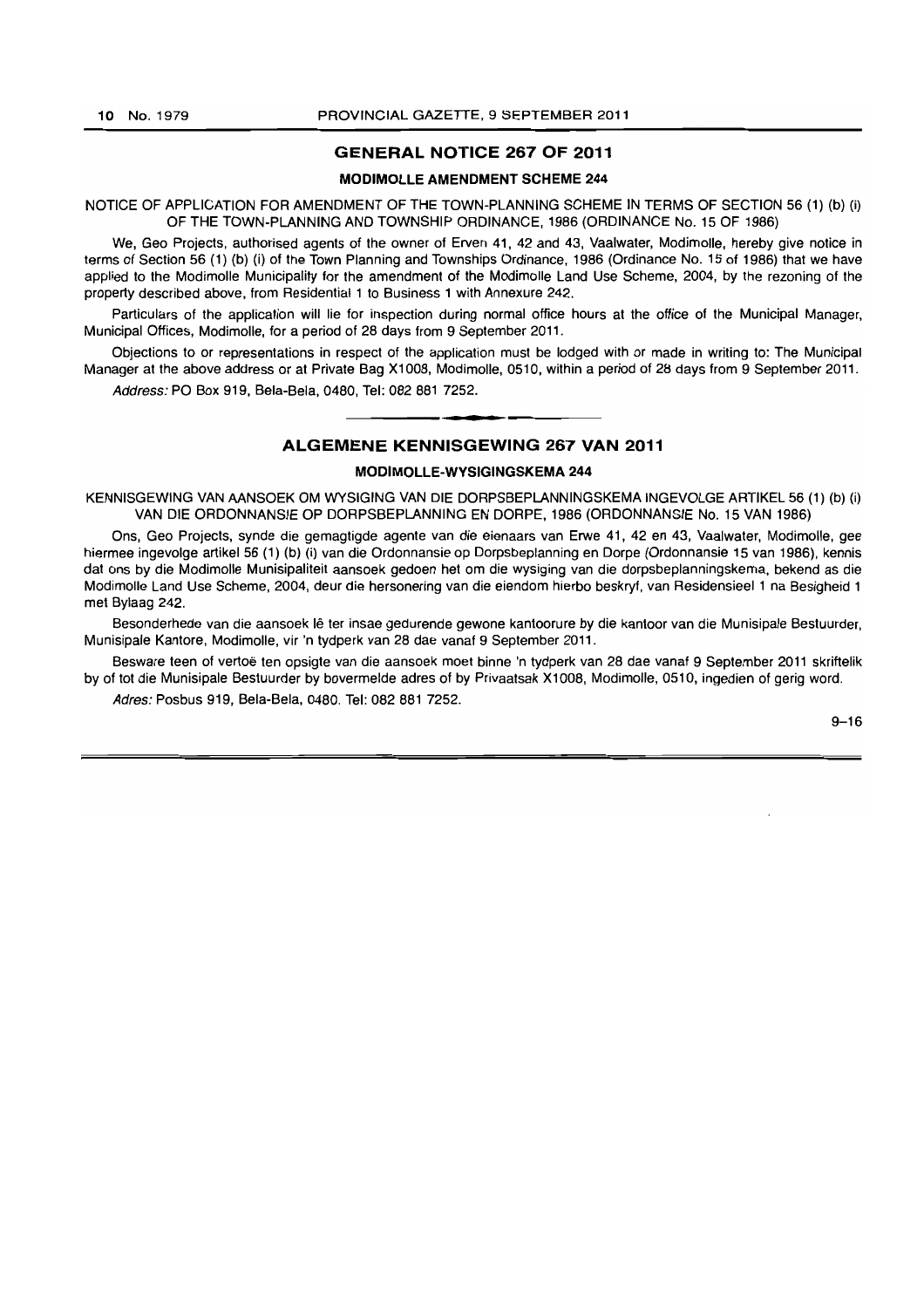### GENERAL NOTICE 251 OF 2011

### POLOKWANE/PERSKEBULT AMENDMENT SCHEME 260

### NOTICE OF APPLICATION FOR THE AMENDMENT OF THE POLOKWANE/PERSKEBULT TOWN PLANNING SCHEME, 2007, IN TERMS OF SECTION 56(1) (B) (i) OF THE TOWN PLANNING AND TOWNSHIPS ORDINANCE, 1986 (ORDINANCE NO 15 OF 1986)

I, Charlotte van der Merwe, being the authorized agent of the owner of the erf mentioned below, hereby give notice in terms of section 56{1 )(b)(i) of the Town Planning and Townships Ordinance, 1986 (Ordinance No 15 of 1986) that I have applied to the Polokwane Municipality for the amendment of the Town Planning Scheme known as the Polokwane/Perskebult Town Planning Scheme, 2007 to rezone the Remainder of erf 353, Annadale, situated at 66 Railway Street, from "Residential 1" to "Residential 3", as well as for relaxation in terms of Clause 21 of the said Scheme to allow 64 dwelling units per hectare, for the establishment of 9 townhouses.

Particulars of the application will lie for inspection during normal office hours at the office of the Manager: Spatial Planning and Land Use Management, first floor, Civic Centre, Landdros Mare' Street, Polokwane for a period of 28 days from 2 September 2011.

Objections to or representations in respect of the application must be lodged with or made in writing to the Municipal Manager at the above address or at P O Box 111, Polokwane, 0700 within a period of 28 days from 2 September 2011.

ADRESS OF AGENT: KAMEKHO CONSULTING, POBOX 4169, POLOKWANE, 0700 TEL: 015 295 7382, Fax: 015 295 9693

### ALGEMENE KENNISGEWING 251 VAN 2011

. **-.** 

### POLOKWANE/PERSKEBULT WYSIGINGSKEMA 260 KENNISGEWING VAN DIE AANSOEK OM DIE WYSIGING VAN DIE POLOKWANE/PERSKEBUL T DORPSBEPLANNINGSKEMA, 2007 INGEVOLGE ARTIKEL 56(1)(B)(i) VAN DIE ORDONNANSIE OP DORPSBEPLANNING EN DORPE, 1986 (ORDONNANSIE NO 15 VAN 1986)

Ek, Charlotte van der Merwe, synde die gemagtigde agent van die eienaar van die ondergenoemde erf, gee hiermee ingevolge artikeI56(1)(b)(i) van die Ordonnansie op Dorpsbepianning en Dorpe, 1986 (Ordonnansie 15 van 1986) kennis dat ons by die Polokwane Munisipaliteit aansoek gedoen het om die wysiging van die Dorpsbeplanningskema bekend as die Polokwane/Perskebult Dorpsbeplanningskema, 2007 deur hersonering van Restant van Erf 353, Annadaie, gelee te Spoorwegstraat 66, vanaf "Residensieel 1" na "Residensieel 3", sowel as vir verslapping in terme van Klousule 21 van gemelde Skema om voorsiening te maak vir 64 wooneenhede per hektaar, vir die oprigting van 9 meenthuise.

Besonderhede van die aansoek lê ter insae gedurende kantoorure by die kantoor van die Bestuurder: Ruimtelike Beplanning en Grondgebruikbestuur, eerste vloer, Burgersentrum, Landdros Marestraat, Polokwane vir 'n tydperk van 28 dae vanaf 2 September 2011.

Besware teen of vertoe ten opsigte van die aansoek moet binne 'n tydperk van 28 dae vanaf 2 September 2011 skriftelik by of tot die Munisipale 8estuurder by bovermelde adres of *by* Posbus 111, Polokwane, 0700 ingedien of gerig word. ADRES VAN AGENT: KAMEKHO CONSULTING, POSBUS 4169, POLOKWANE 0700 TEL: 015 295 7382, Fax: 015 295 9693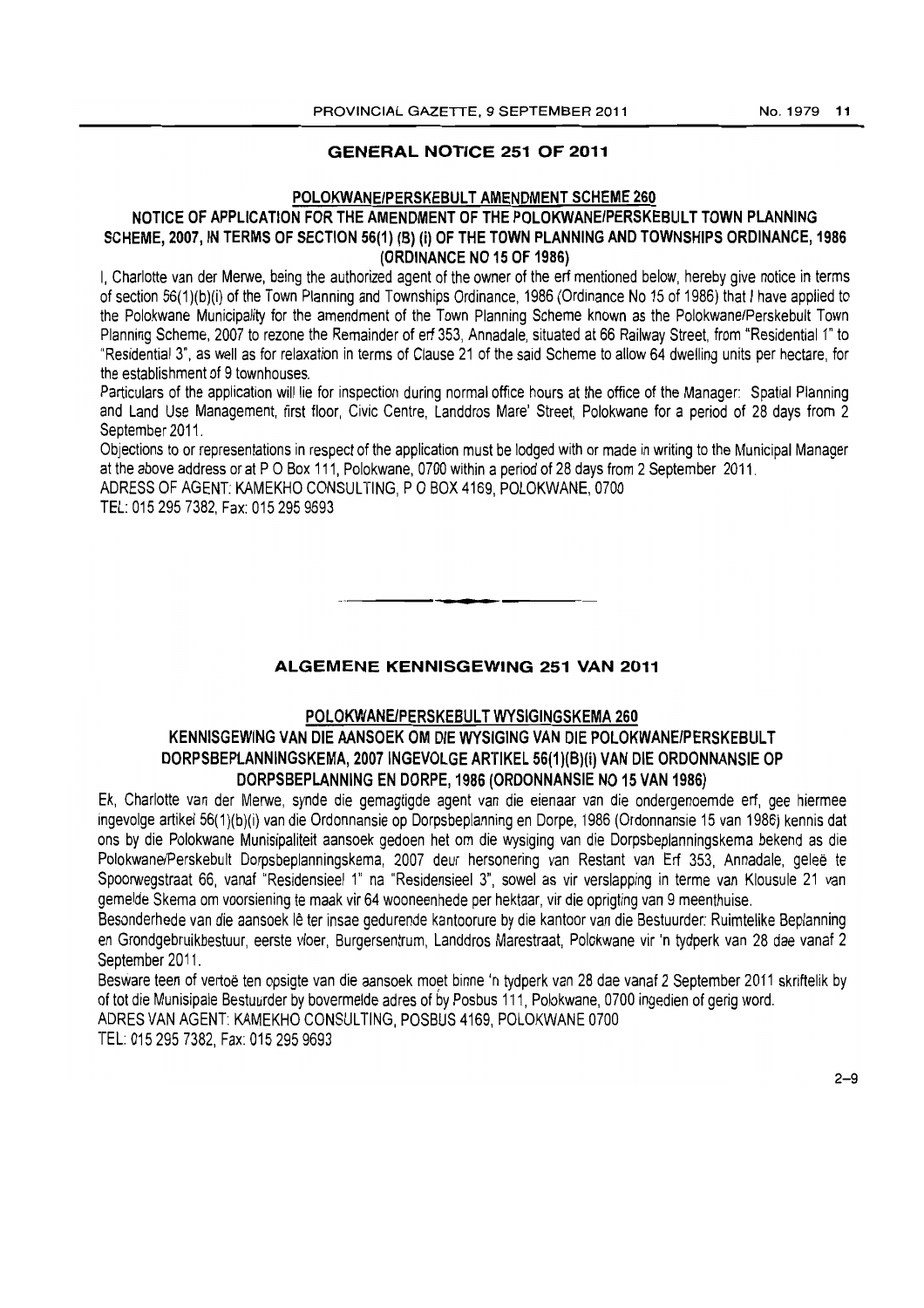### **GENERAL NOTICE 252 OF 2011**

[Regulation 21(10) of the Development Facilitation Regulations in terms of the DFA. 1995]

#### NOTICE OF LAND DEVELOPMENT AREA APPLICATION.

Mpho Hlahla of Tirana Consulting CC has lodged an application in terms of the Development Facilitation Act 1995 for the establishment of a land development area on Holding 242 Dennilton Agricultural Holdings.

The development will consist of the following:

- Two erven zoned Business and Community Facility for the purposes of a private cemetery in terms of Annexure L (land use conditions) to the Development Facilitation Act. Regulations. 2000.
- It is proposed that the "Business" erf will be developed with a shopping centre and the "Community Facility" erf will protect an existing private cemetery.

The relevant plans documents and information are available for inspection at Hensa Towers (Cnr. Rabe and Landros Mare steets). Polokwane and the land development applicant for a period of 21 days from 2 September 2011.

The application will be considered at a Tribunal hearing to be held at Loskop Valley Lodge on 11 November 2011 at 10hOO and the pre-hearing conference will be held at Loskop Valley Lodge on 10 October 2011 at 10hOO.

Any person having an interest in the application should please note:

- 1. You may within a period of 21 (twenty one) days from the date of the first publication of this notice. provide the land development applicant with your written representation in support of the application or any other written representation not amounting to an objection. in which case you are not required to attend the tribunal hearing or
- 2. If your comments constitute an objection to any aspect of the land development application. you must appear in person or through a duly authorised representative before the Tribunal at the pre-hearing conference. Any written objection or representation must state the name and address of the person or body making the objection or representation. the interest that such person or body has in the matter. and the reasons for the objection or representation. and must be delivered to the Designated Officer and Land Development Applicant at his or her address set out below within the said period of 21 days.

You may contact the designated officer if you have any queries at office no 323 Hensa Towers (Cnr. Rabe and Landros Mare steets). Polokwane or Private Bag X 9485. Polokwane 0700. Tel 015 2845354 and e-mail: netshitomboniht@limdlgh.gov.za

#### LAND DEVELOPMENT APPLICANT.

Tirana Consulting CC, P O Box 3645, HALFWAY HOUSE, 1685, Telephone: 011-315 9908., E-mail: tirana@telkomsa.net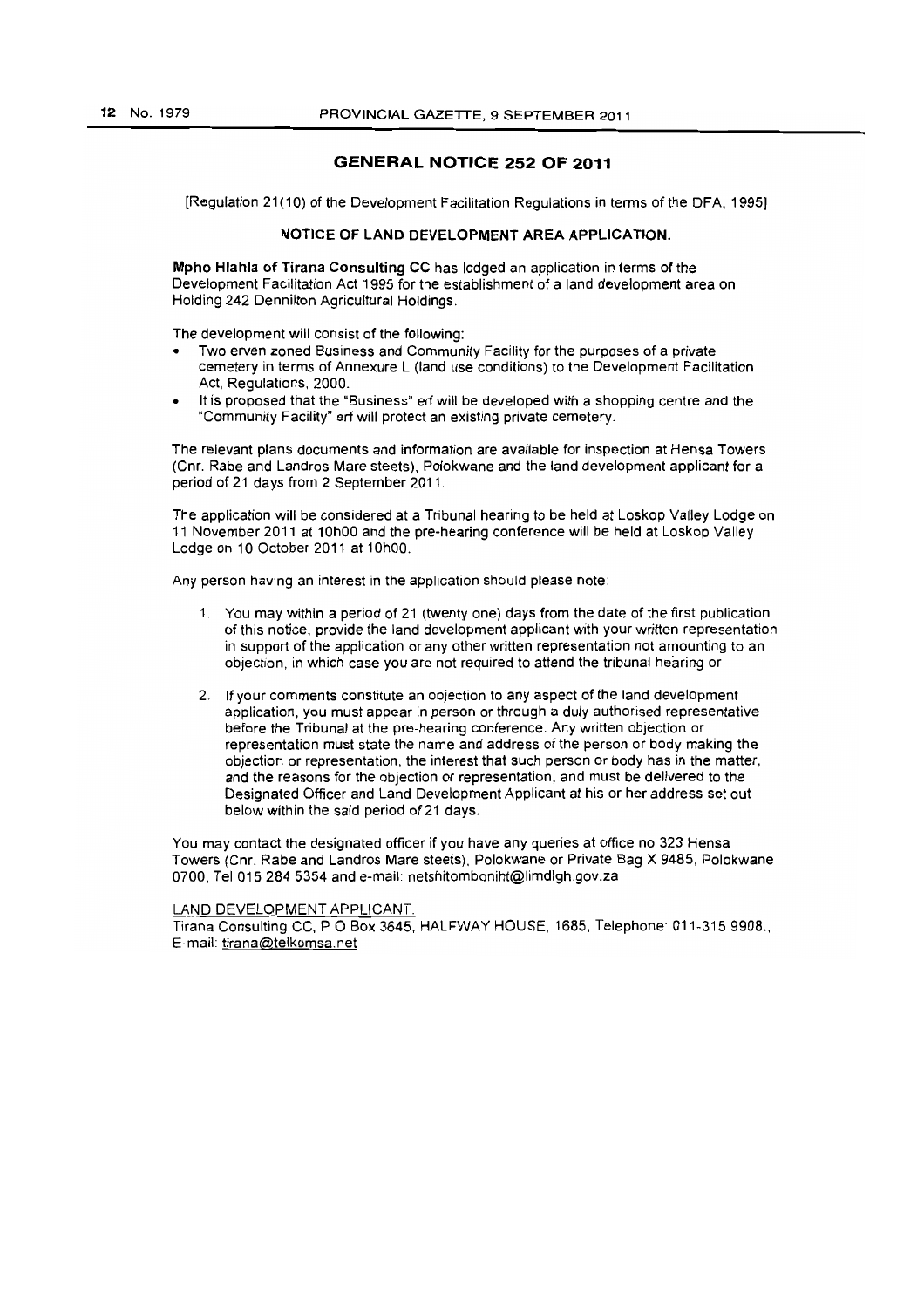### **GENERAL NOTICE 252 OF 2011**

[Molawana 21(10) wa Melawana ya Hlabollo ya Lefase (Development Facilitation Regulations), ye mabapi Ie Molao wa Hlabollo ya Lefase wa 1995 (Development Facilitation Act, 1995)]

### **TSEBISO KA KGOPELO VA TUMELELO VA LEFELO LA HLABOLLO**

Mpho Hlahla wa Tirana Consulting CC 0 tsentse kgopelo ya tumelelo ye mabapi Ie Molao wa Hlabollo ya Lefase wa 1995 (Development Facilitation Act, 1995) go ka hlola Lefelo la Hlabollo (Land Development Area) mo Polasaneng 242 ya Dennilton Agricultural Holding, yeo e bego 242 Main Road Dennilton, ka Lebowa la tsela, magarang ga Boundary Road Ie Seventh Street.

Lefelo le la hlabollo le tla akaretša:

- o Ditene tse pedi, sa tša Kgwebo le sa tša Setšhaba, seo se tlogo šomišwa go ba Serapa, go ya ka Annexure L (land Use Conditions) ya Melawana ya Hlabollo ya Naga, 2000.
- o Setene sa tsa Kgwebo se tla hlabollwa go aga Sentara ya Dikgwebo (shopping centre) gomme sa tsa Setshaba sa somiswa go akaretsa mabitla ao a setsego a Ie gona mo lefelong leo.

Ditokomane tša kgopelo ya tumelelo, dipolane le tše dingwe tše bohlokwa tšeo di amanago le kgopelo ye, di ka humanwa gomme tša hlolwa ko go Designated Officer, Office 323 Hensa Towers, Cnr Rabe and Landros Mare Streets, Polokwane, gape Ie diofising tsa Bakgopedi, Soft Brands House, Thandanani Office Park, Invicta Road, Halfway Gardens, Midrand, mo matsatsing ao a sa fetego 21 go tioga go la di 2 Septembere 2011.

Kgopelo ye ya tumelelo ya hlabollo ya naga e tla ahlaahlwa ke kgorwana (tribunal hearing) ka di 11 Novembere 2011 ka 10hOO lefelong la Loskop Valley Lodge. Pele ga ge e ka ahlaahlwa, go tla ba Ie sebake sa go itokisa (pre-hearing) gona go la Loskop Valley Lodge, ka di 10 Octobere 2011 ka 10hOO.

Motho mang goba mang yo a nago Ie kamano goba kgahlego ka kgopelo ye a hlokomele se:

- 1. 0 ka ikgokaganya pele ga ge matsatsi a 21 (masomepeditee) a fela go tioga letsatsing la mathomo la tsebiso ye, e lego 2 Septembere 2011, 0 fe Bakgopedi maikutlo a gaga ka legwalo (written representation) ge e ba o dumelelana le kgopelo ye goba tše dingwe tše bohlokwa ka kgopelo ye fela e sego ge o sa dumelelane le yona. Ge go le bjalo, ga go bohlokwa gore 0 be gona ge kgopelo ye e ahlaahlwa ke kgorwana.
- 2. Ge 0 sa dumelelane Ie kgopelo ye, 0 ka ikgokantsha, Ie Bakgopedi ka lengwalo go fa mabaka ao 0 sa dumelelanego Ie kgopelo. Godimo go fao, 0 tla swanela gore 0 be gona ge taba ye e ahlaahwla goba ditukisetso tsa gona (hearing and pre-hearing). Lengwalo la go se dumelelane Ie kgopelo Ie swanetse go bontsha leina Ie aterese ya motho goba mokgahlo wo 0 sa dumelelanego Ie kgopelo, kamano ya motho/mokgahlo wo Ie taba ye ya kgopelo, gape Ie mabaka ao a dirago gore ba se dumelelane Ie kgopelo. Lengwalo Ie le swanetše go ngwalelwa go Bakgopedi goba Designated Offficer, mo diatereseng tse di filwego mo fase, pele ga ge matsatsi a 21 a feta go tlogeng ga letsatsi la tsebiso ya mathomo.

Ge 0 na Ie dipotsiso 0 ka ikgokaganya Ie Designated Officer, Hensa Towers, Cnr Rabe and Landdros Mare Streets, Polokwane, goba Private Bag X9485, Polokwane, 0700. Telephone: 015- 284 5354, Email: netshitomboniht@limdlgh.gov.za.

### **BAKGOPEDI**

Tirana Consulting CC, POBox 3645, HALFWAY HOUSE, 1685, Telephone: 011-315 9908. Email: tirana@telkomsa.net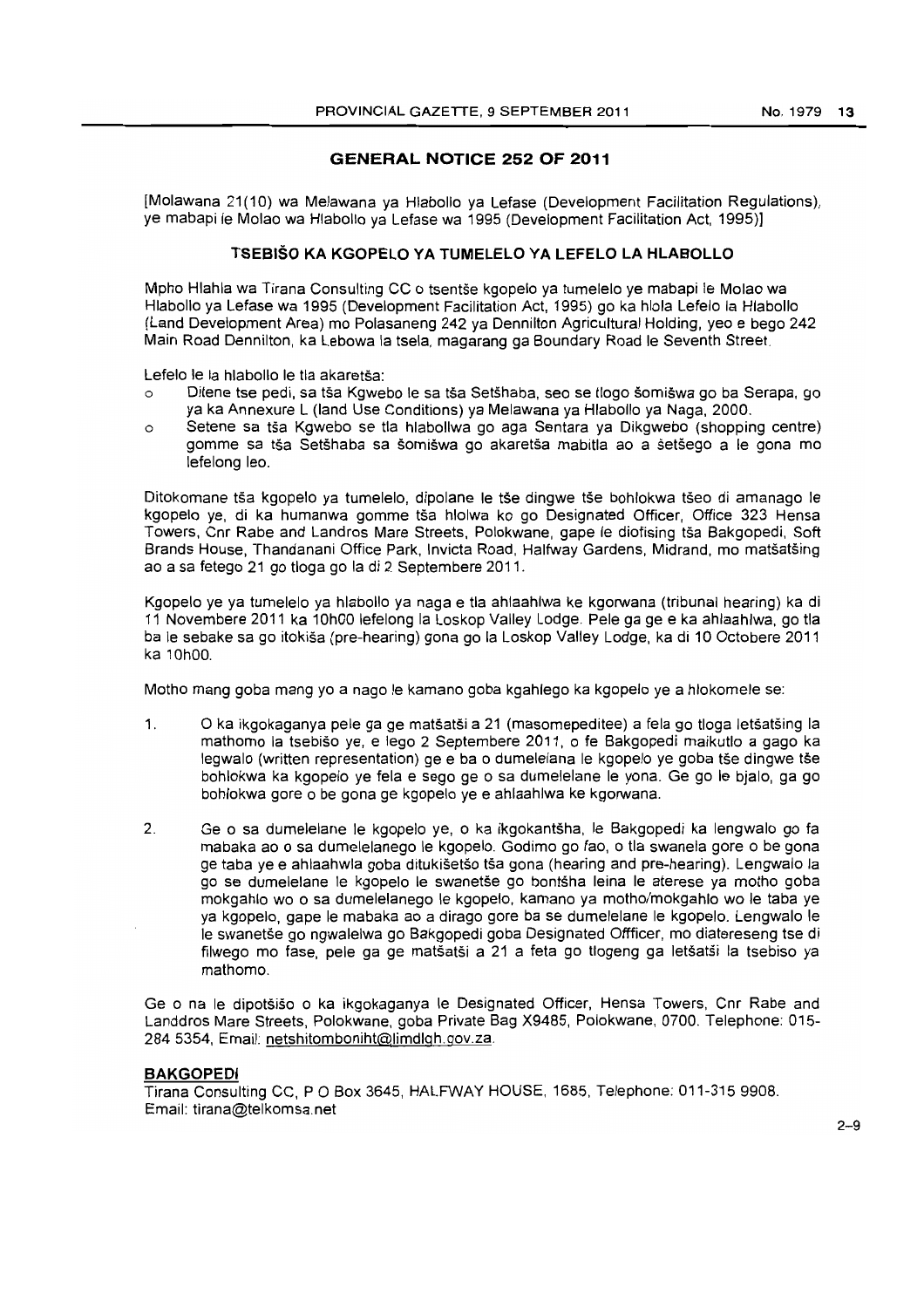### GENERAL NOTICE 268 OF 2011

#### NOTICE OF LAND DEVELOPMENT AREA APPLICATION.

Northplan Town & Regional Planners CC has lodged an application in terms of the Development Facilitation Act 1995 for the establishment of a land development area and subdivision of land in terms of section 31 of the said act on Portion 386 of the farm Sterkloop 688 LS. (Proposed Township Ivypark extension 53)

The development will consist of 2 erven. Erf 1 is 0,1 ha and zoned for Existing Public road to fit in with the existing street pattern of the area and erf 2 is 3,92 ha zoned Business 2 to accommodate an office development of 21 000m<sup>2</sup> GLFA on the erf or an office and retail development of 10 000m2 GLFA for each land use on the erf.

The relevant plans documents and information are available for inspection at Hensa Towers c/o Market and Rabe streets, office no. 323/324, Polokwane and the land development applicant for a period of 21 days from 9 September 2011,

The application will be considered at a Tribunal hearing to be held at Golden Pillow - 57 Thabo Mbeki Street on 8 December 2011 at 10:00 and the pre-hearing conference will also be held at Golden Pillow on 17 November 2011 at 10:00

Any person having an interest in the application should please note:

- 1) You may within a period of 21 (twenty one) days from the date of the first publication of this notice, provide the Designated Officer and land development applicant with your written representation in support of the application or any other written representation not amounting to an objection, in which case you are not required to attend the tribunal hearing or
- 2) If your comments constitute an objection to any aspect of the land development application, you must appear in person or through a duly authorised representative before the Tribunal at the pre-hearing conference, Any written objection or representation must state the name and address of the person or body making the objection or representation, the interest that such person or body has in the matter, and the reasons for the objection or representation, and must be delivered to the Designated Officer and Land Development Applicant at his or her address set out below within the said period of 21 days.

You may contact the designated officer if you have any queries at office no *323/324* Hensa Towers clo Market and Rabe streets, Polokwane or Private Bag X 9485. Polokwane 0700, tel (015) 284 5354 or e-mail: NetshitomboniHT@limdlgh,gov.za

LAND DEVELOPMENT APPLICANT: Northplan Town & Regional Planners, 19 b Hans van Rensburg Street, PO Box 55425 Polokwane, 0700 Tel. (015) - 291 4265

### ALGEMENE KENNISGEWING 268 VAN 2011

**I •** 

#### KENNISGEWING VAN GRONDONTWIKKELINGSGEBIEDAANSOEK

Noordplan Siads & Streekbeplanner BK het 'n aansoek geloods in terme van die Wet op Ontwikkelingsfasilitering, 1995 vir die vestiging van 'n grondontwikkelingsgebied en onderverdeling van grond in terme van artikel 31 van genoemde wet op Gedeelte 386 van die plaas Sterkloop 688 LS. (Voorgesteide Dorp Ivypark uitbreiding 53)

Die ontwikkeling sal bestaan uit 2 erwe. Erf 1 is 0,1 ha groot en die sonering is Bestaande Openbare pad om in te pas by die bestaande staat patroon van die gebied. Erf 2 is 3,92 ha groot en die sonering is Besigheid 2 om voorsiening te maak vir 'n kantoor ontwikkeling van 21 OOOm' B.VV.O op die erf of vir 'n kantoor en besigheid ontwikkeling van 10 000m<sup>2</sup> B.V.V.O vir elke grondgebruik op die erf,

Die betrokke planne, dokumente en inligting is ter insae beskikbaar te kantoor *323/324* Hensa Towers hfv Mark en Rabe straat, Polokwane en by die Grondontwikkelings applikant vir 'n tydperk van 21 dae vanaf 9 September 2011, Die aansoek sal oorweeg word tydens 'n Tribunaalverhoor wat gehou sal word te Golden Pillow - 57 Thabo Mbeki Street) op 8 Desember 2011 om 10hOO en die voorverhoor samesprekings sal ook gehou word Ie Golden Pillow op 17 November 2011 om 10hOO,

Enige persoon wat 'n belang het by die aansoek, moet asseblief kennis neem:

- 1) U mag binne 'n tydperk van 21 dae vanaf die eerste publikasie van hierdie kennisgewing, die Aangewese Beampte en Grondontwikkelings applikant skiftelik van u vertoe of ondersteuning of enige ander kommentaar wat nie 'n beswaar is voorsien in welke geval nie vereis word dat u die verhoor moet bywoon nie, of
- 2) Indien u kommentaar neerkom op 'n beswaar met betrekking tot enige aspek van die grondontwikkelingsaansoek, moet u persoonlik of u verteenwoordiger, voor die Tribunaal verskyn by die voorverhoor konferensie op die datum hierbo vermeld, Enige geskrewe beswaar of vertoe moet die naam en adres van die persoon of liggaam meld wat die beswaar of voorlegging maak, die belang wat sodanige persoon of liggaam by die saak het, vermeld, en die redes vir die beswaar of vertoe en moet binne die 21 dae ingedien word by die Aangewese beampte en grondontwikkelings applikant by sy of haar adres wat hieronder genoem word,

U mag in aanraking kom met die Aangewese beam pte indien u enige navrae het by kantoor *323/324* Hensa Towers h/v Mark en Rabe straat, Polokwane of Privaat Sak X 9485, Polokwane 0700, tel 015 284 5354 en e-pos: NetshitomboniHT @limdlgh,gov.za

GRONDONTWIKKELINGS APPLIKANT: Noordplan Stads & Streekbeplanners, Hans van Rensburgstraat 19 b / Posbus 55425, Polokwane 0700, (015) 2914265

(9 & 16 Sept»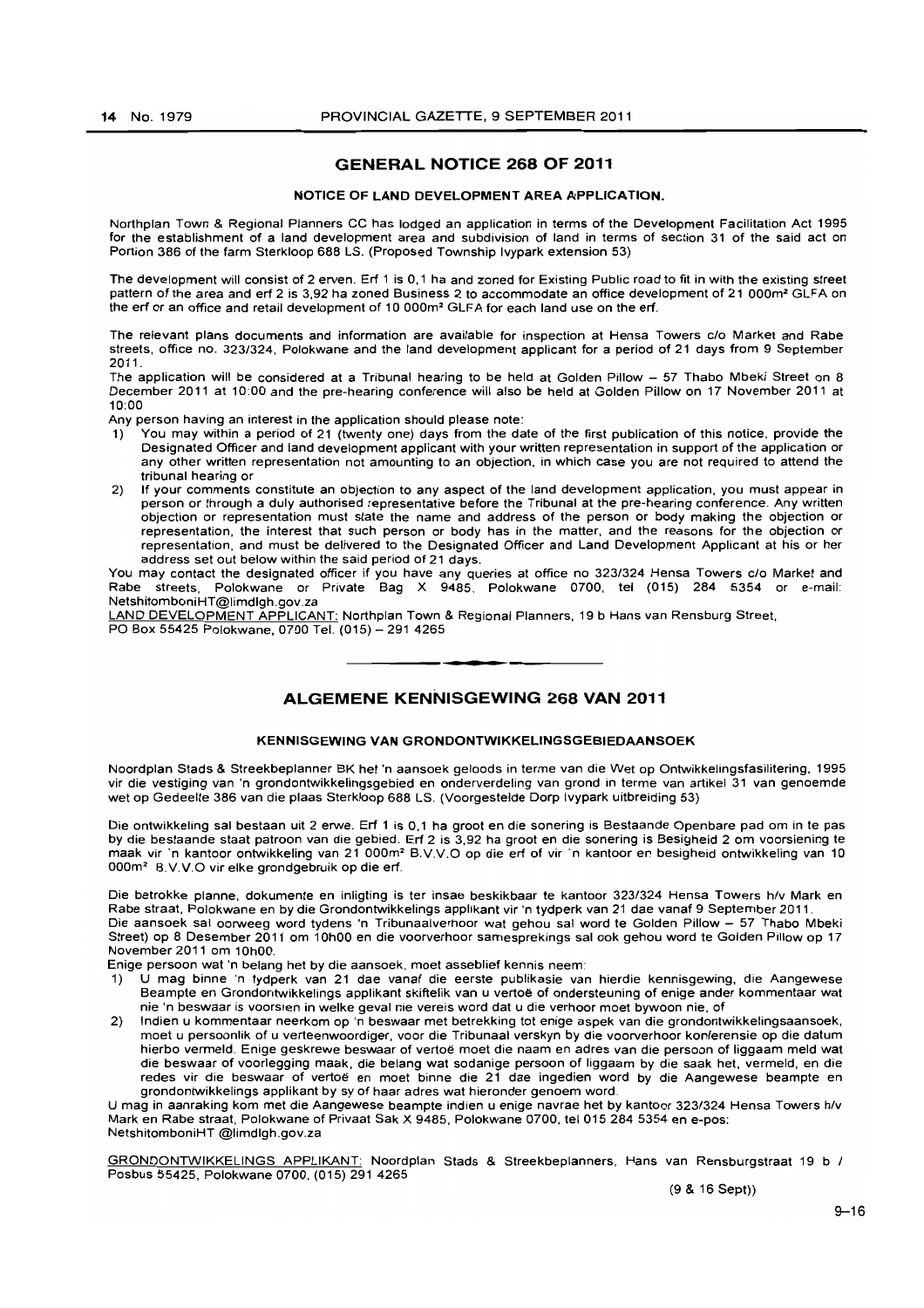### GENERAL NOTICE 269 OF 2011

### NOTICE OF LAND DEVELOPMENT AREA APPLICATION

#### [Regulation 21(10) of the Development Facilitation Regulations in terms of the Development Facilitation Act, 1995 (Act No. 67 of 1995)

Geoffrey Charles Underwood and/or Petrus Jacobus Buys lodged an application on behalf of Matome Maponya Investments (Pty) Ltd in terms of the Development Facilitation Act, 1995 for the establishment of a land development area on: Erf 7119, Pietersburg Extension 28 with respect to additional land use rights to be promulgated by means of a proposed Amendment Scheme and Annexure to the Polokwane/Perskebult Town Planning Scheme, 2007, together with concurrent applications for the suspension of certain restrictive conditions in the title deed of the aforementioned property, as well as the suspension of certain provisions of the Development Facilitation Act, 1995 (Act No. 67 of 1995).

The development will consist of the following: Erf 7119, Pietersburg Extension 28, Registration Division L.S., Limpopo and comprises an application to amend the Polokwane/Perskebult Town Planning Scheme, 2007 in terms of the Development Facilitation Act, Act 67 of 1995 by the change in land use rights (rezoning) of Erf 7119, and Pietersburg Extension 28 to "Special" with conditions to allow for offices as well as retail and residential components. The following the specific land use rights applied for under a "Special" zoning: Uses Permitted: Offices, medical consulting rooms, places of amusement, places of refreshment. places of instruction, restaurants, retail trade, service industry, shops, residential; Floor Area Ratio: 1,0; Maximum Height: 8 storeys plus basement parking; Coverage: 65%; Parking: one (1) to four (4) parking spaces per dwelling unit or 100 m<sup>2</sup> of gross leasable floor area depending on the specific use.

The relevant plan(s), document(s) and information are available for inspection at the offices of the Designated Officer, Office no. 323, Hensa Towers, c/o. Rabe and Landdros Mare Streets, Polokwane and the offices of the Land Development Applicant, as stated below for a period of 21 days from 9 September 2011.

The application will be considered at a Tribunal Hearing to be held at the Mawetse Fine Dining Restaurant, 54 Jorissen Street, Polokwane on 24 November 2011 at 10:00 and the Pre-Hearing Conference will be held at the Mawetse Fine Dining Restaurant, 54 Jorissen Street. Polokwane on 21 October 2011 at 10:00.

Any person having an interest in the application should please note:

- 1. You may within a period of 21 (twenty one) days from the date of the first publication (i.e., 9 September 2011) of this notice, provide the Land Development Applicant with your written representation in support of the application or any other written representation not amounting to an objection, in which case you are not required to attend the tribunal hearing, or
- 2. If your comments constitute an objection to any aspect of the land development application, you must appear in person or through a duly authorized representative before the Tribunal at the pre-hearing conference. The context of the context of the context of the context of the context of the context of the context of the context of the context of the context of the context of the context of the context of the context of

Any written objection or representation must state the name and address of the person or body making the objection or representation, the interest that such person or body has in the matter, and the reasons for the objection or representation, and must be delivered to the Designated Officer and Land Development Applicant at his or her addresses set out below within the said period of 21 days.

You may contact the Designated Officer, Mr. H.T Netshitomboni, if you have any queries at Office no. 323, Hensa Towers, c/o. Rabe and Landdros Mare Streets, Polokwane or Private Bag X 9485, Polokwane 0700, Tel. 015284 5000 and e-mail: netshitomboniht@limdlgh.gov.za. or the representative of the Land Development Applicant, Mr. Pierre Buys, of Pieterse, Du Toit & Associates CC, Town and Regional Planners, POBox 11306, Bendor Park. 0713 or Concilium Building, 118 Gen. Beyers Street, Welgelegen, Polokwane, 0699, Tel. 015 2974970/1, Fax: 0152974584.

[Placement 09/09/2011 and 16/09/2011]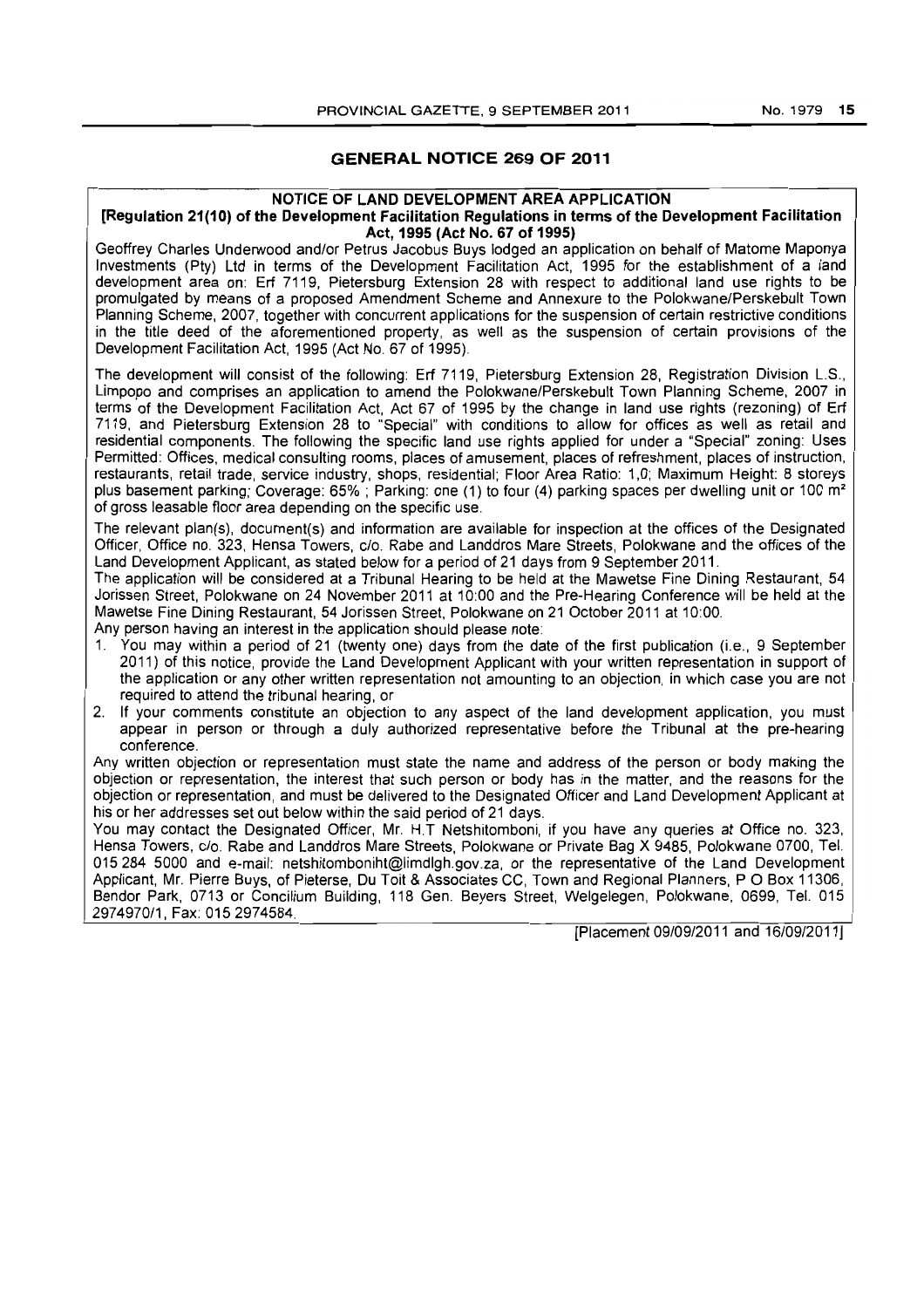### GENERAL NOTICE 269 OF 2011

#### TSEBISO VA KGOPELO VA TIKOLOGO VA TLHABOLLO VA LEFASE [Molawana 21(10) wa Melawana ya Kgokaganyo ya Tihabollo go ya ka Molao wa Kgokaganyo ys Tlhabollo, 1995 (Molao No. 67 wa 1995)

Geoffrey Charles Underwood le/gobaPetrusJacobus Buys badirilekgopelolegatong la MatomeMaponya Investments (Pty) Ltd go ya ka MolaowaKgokaganyoyaTlhabollo (Development Facilitation Act), 1995 go hlomatikologoyatlhabolloyalefase go: Setsha 7119, Pietersburg Extension 28 mabapi Ie ditokelotsatlaleletsotsatshomisoyalefasetsediphatlalatswago ka sebopegosa Amendment Scheme se sesisinywago Ie Go FetolaPolokwane/Perskebult Town Planning Scheme. 2007, gommogo Ie dikgopelotseditlalatelagotsa go fegwagamabaka a arileng a athibelago go lengwal0 la bong (title deed) la thoto ye go boletswego ka yona, gammogo Ie go

fegwagaditemanatsedingwetsaMolaowaKgokaganyoyaTlhabolio. 1995 (Molao No. 67 wa 1995).

Tlhabollo e tlaakaretsatsedilatelago: Setsha 7119. Pietersburg Extension 28, Registration Division L.S., Limpopo gomme e na Ie kgopeloya go fetolaPolokwane/Perskebult Town Planning Scheme. 2007 go ya ka MolaowaKgokaganyoyaTlhabollo, Molao 67 wa 1995 ka go diradiphetogo go ditokelotsatshomisoyalefase (rezoning) la Setsha 7119. Ie Pietersburg Extension 28 go ya go "Special" ka mabaka a dumelelagokagoyamafelo a diofisi. mabenkele Ie bodulo.

TSediiatelagokeditokelotsedirilengtsatshomisoyalefasetsedidiretswegokgopelo ka tlasega "Special" zoning: TShomiso ye e dumeletswego: Diofisi, diphapositsadingaka, mafelo a boithabiso, mafelo a dilapolosi, mafelo a tlhahlo. diresturente, mabenkele a magolo, intasteriyatirelo. mabenkele a mannyane, bodulo; Ratio yaBoalobjaLebato: 1,0; MaksimamowaBogodimo: Mabato a hlatlaganego a 8 gammogo ie parking ya ka fasegamabu; Boalo: 65% ;Lefelo la go phakadikoloi: Ie tee (1) go isa go a mane (4) bakengsabodulobjobongwe le bjobongwegoba 100 m<sup>2</sup> yapalomokayaboalobjobo ka hirwagobjalebato go ya le gore le tlošomišetšwa eng.

Dipolane, dingwalwa le tshedimošoyamalebadi ka lekolwadiofisingtšaMoofisiriyo a

SweregoMorerowo (Designated Officer). Office no. 323. Hensa Towers, magahlanong a MmilawaRabe Ie Landdros Mare, Polokwane le diofisingtšaModirakgopeloyaTlhabolloyaLefase, bja'kage e hlalositšwe ka mo fase mo nakongyamatsatsi a 21 go tioga ka di 9 September 2011.

Kgopelo e tlasekasekwaTheetsongyaLekgotla Ie letlaswarelwagoMawetse Fine Dining Restaurant, 54 Jorissen Street, Polokwane ka di 24 November 2011 ka 10:00 ebile go tlaswarwa le Khonferenseya Pele gaTheetsogonakuaMawetse Fine Dining Restaurant. 54 Jorissen Street. Polokwane ka di 21 October 2011 ka 10:00.

Mang Ie mangyo a nang Ie kgahlego go kgopelolemoga gore:

- 1. Mo pakeng ya matsatsi a 21 (masomepedi-tee) go tioga ka letsatsi la mathomo (ke gore, dl 9 September 2011 )Ia phatlalatso ya tsebiso ye.o ka fa Modirakgopelo ya Tlhabollo ya Lefase lengwalo la dltshwaotshwao le le thekgago kgopelogoba ditshwaotshwao tse dingwe tseo eseng dikganetso, gomme mo mabakeng a bjalo o ka se gapeletšege go tsenela ditheetšo tša lekgotla, goba
- 2. Geditshwaotshwaotsagagodiganetsana Ie e nngweyadintlhatsakgopeloyatlhabolloyalefase, 0 swanetse go tswelela ka sebele. goba 0 romelemoemediyo afilwengmaatla, pelegalekgotla khonferenseng ya pele ga theetšo.

Lengwalo le lengwe le lelengwe la kganetšo le swanetše go ba le leina le

atereseyamothogobamokgatlowo 0 ganetsanago Ie kgopelo. kgahlegoyeomothogobamokgatlo 0 nang Ie yonamorerong ye, Ie mabaka a kganetso, gomme Ie swanetse go iswa go Moofisiriyo a

SweregoMorerowo (Designated Officer) Ie ModirakgopeloyaTlhabolloyaLefaseateresengyagagwe ye e hlaloswago ka mo fase mo nakong ye e beilwegoyamatsatsi a 21.

o ka ikopanya Ie Moofisiriyo 0 SweregoMorerowo. Mna. H.T Netshitomboni. ge 0 na Ie dipotsisokua Office no. 323, Hensa Towers, magahlanong a MmilawaRabe le Landdros Mare. Polokwanegoba Private Bag X9485,<br>Polokwane 0700. Tel. 015 284 5000 le e-mail: netshitomboniht@limdlgh.gov.za. le e-mail: netshitomboniht@limdlgh.gov.za. gobamoemediwaModirakgopeloyaTlhabolloyaLefase, Mna. Pierre Buys, waPieterse, Du Toit & Associates CC. Town and Regional Planners, POBox 11306, Bendor Park, 0713 gobaConcilium Building, 118 Gen. Beyers Street, Welgelegen, Polokwane, 0699, Tel. 015 2974970/1, Fax: 015 2974584, š

[Placement 09/09/2011 and 16/09/2011]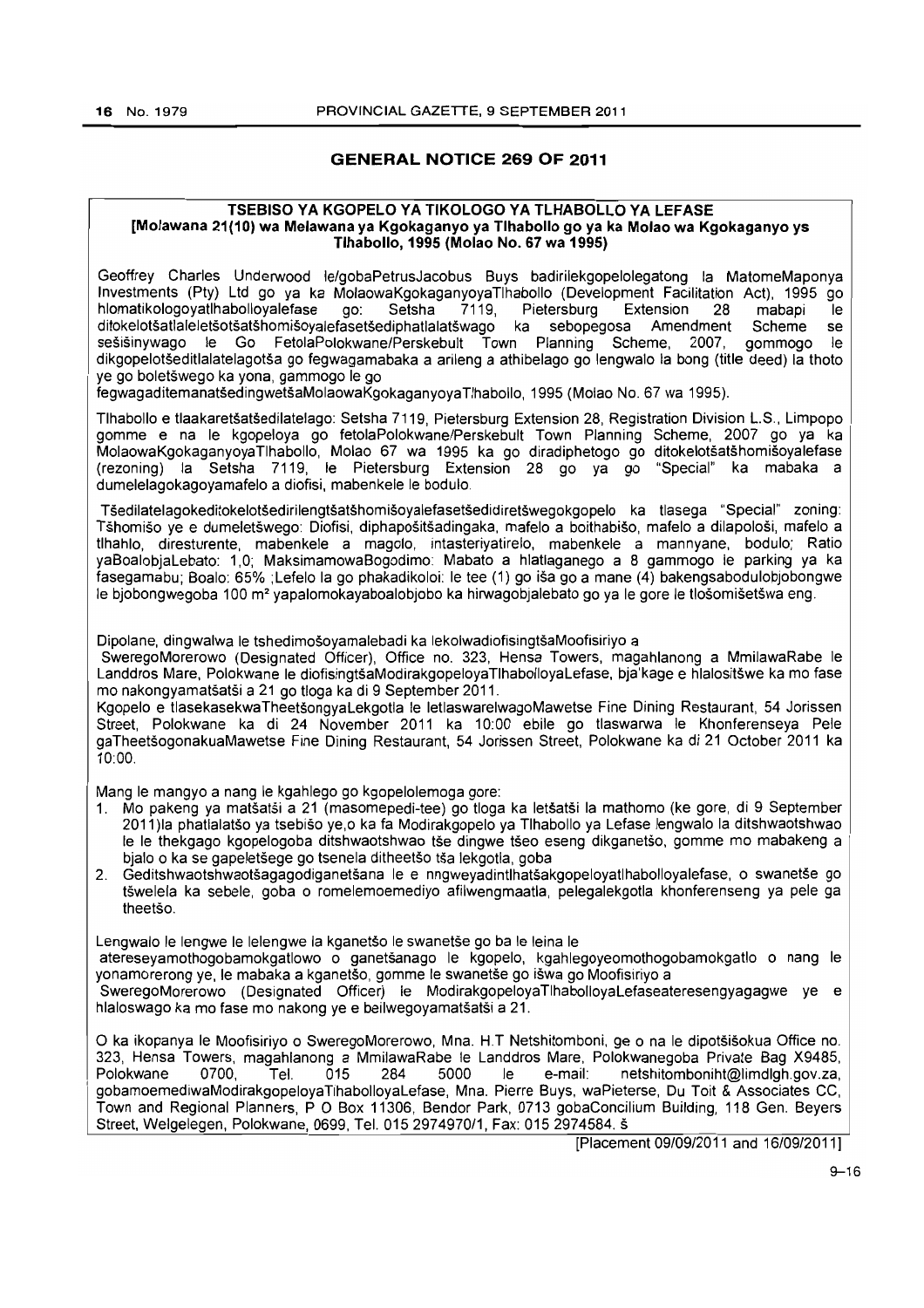### **GENERAL NOTICE 270 OF 2011**

#### **NOTICE OF LAND DEVELOPMENT AREA APPLICATION**

(REGULATION 21 (10) OF THE DEVELOPMENT FACILITATION REGULATIONS IN TERMS OF THE DEVELOPMENT FACILITATION ACT, 1995)

Mavona Associates Development Consultants, PO BOX 727, Bendor 0713 on behalf of BAGP (on behalf Tshakhuma Community-the Land Development Applicant) has lodged an application for the establishment of a Land Development area in terms of the Development Facilitation Act, 1995 (Act 67 of 1995). The application is for the development of Conference, Heritage and Tourism Facilities on a portion of the farm Goedverwachting 19 LT and will consists of the following:

- $\geq$  5 luxury camp sites units with 2 x bedrooms, 2 x bathrooms, a kitchen, lounge and a patio with a braai area
- $\triangleright$  5 semi-luxury camp sites units with bedrooms, lounge, kitchens and bathrooms.
- $\geq$  10 basic camp sites units with a bedroom, lounge, kitchen and bathroom.
- )0> Conference centre
- $\triangleright$  Paved pathways and parking
- $\triangleright$  Gate house

The land use rights shall be controlled by Makhado Land Use Management Scheme, 2009.

The site of application is situated adjacent to Tshakhuma Village approximately 3 km north of the Tshakhuma Market (R524 between Makhado and Thohoyandou) and approximately 50km North-East of Makhado in the Makhado Municipal area, Vhembe District Municipality.

The relevant plans documents and information are available for inspection at Clo Rabe & Landdross Mare Street, Polokwane at the Land Development and the Land Development Application for a period of 21 days from 2 September 2011.

The application will be considered at a Tribunal Hearing to be held at Magwele Lodge at Tshakuma on 12 October 2011 at 10:00.

Any person having an interest in the application should please note:

- 1. You may within a period of 21 (twenty one) days from the date of the first publication of this notice, provide the land development application with your written objections or representations. Any Person who Intends appearing at the Tribunal Hearing must attend the hearing conference either personally or through his/her duly authorised representative; or
- 2. If your comments constitute an objection to any aspect of the land development application, you must appear in person or through a duly authorised representative before the Tribunal at the Pre-Hearing Conference.

Any written objection or representation must be delivered to the land development applicant at his or her address set out below within the said period of 21 days, and you may contact the Designated Officer if you have any queries on Tel 015284 5000, Fax 015295 8170 and Email: netshitomboniht@limdlgh.gov.

Contact: IKhosa JD Madisha MI, PO Box 727 Bendor 0713 Tel: 0152975433, Cell 078581 7466/083 4902005, Fax 086 600 7119, Email: infomadc@telkomsa.net or mavona.jd@gmail.com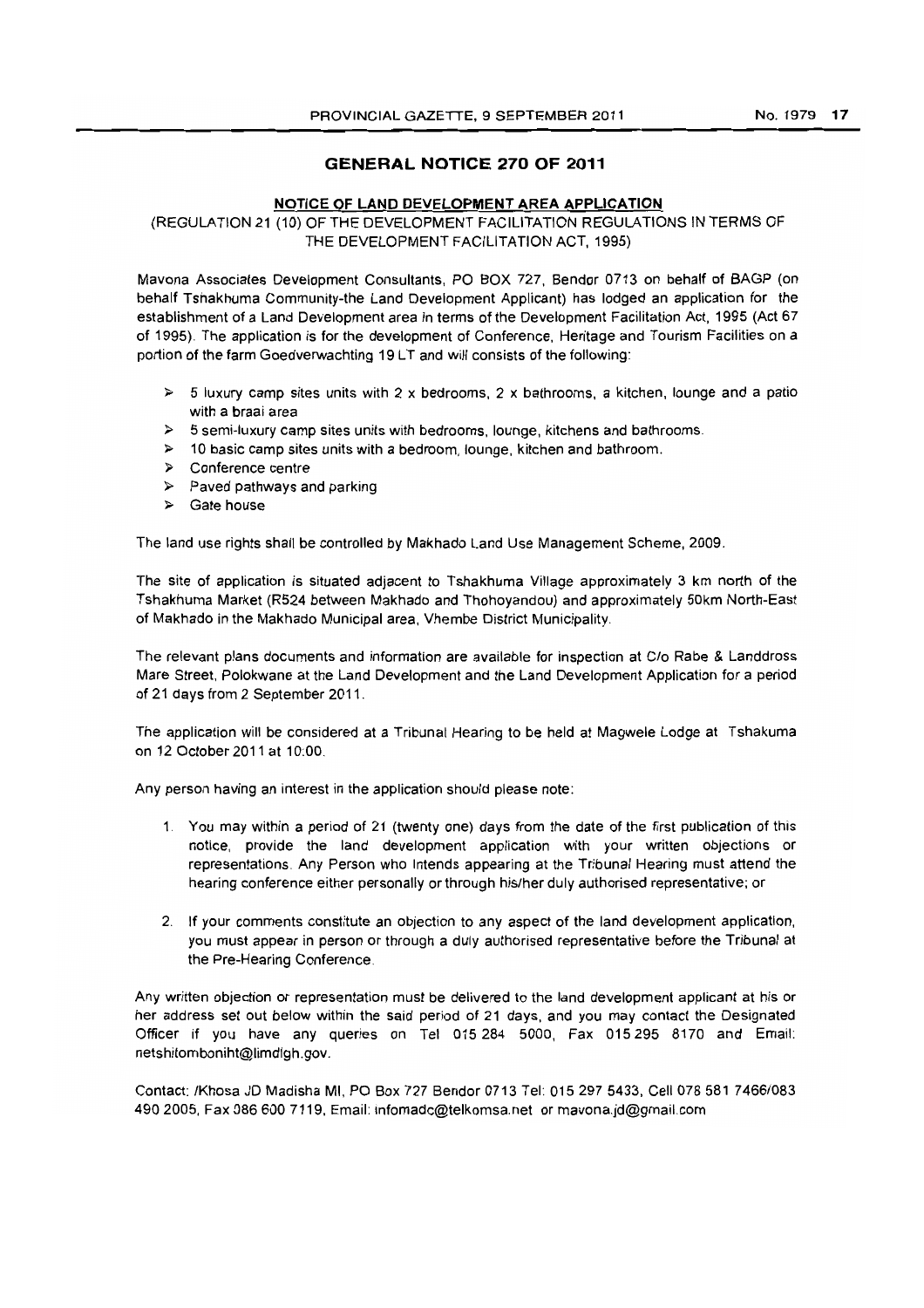### **GENERAL NOTICE 270 OF 2011**

#### **NDIVHADZO YA KHUMBELO YAU KHWINIFHADZA SHANGO**

(REGULATION 21 (10) OF THE DEVELOPMENT FACILITATION REGULATIONS **IN** TERMS OF THE DEVELOPMENT FACILITATION ACT, 1995)

Vha Mavona & Associates Development Consultants, P.O. Box 727, Bendor 0713 vho imela vha ha BAGP (vhoimelaho tshitshavha tsha Tshakhuma-muhumbeli wau Khinifhadza Shango) vho dzhenisa khumbelo yau khwinifhadza shango vho ditika nga Development Facilitation Act ya nwaha wa 1995 (ACT 67 OF 1995). Khumbelo heyi ndiya u fhata fhethu ha Nyandadzo ya zwa Mvelelo, Vhusha na Zwayhuendela Mashango KHA tshipida tsha shango tsha Goedwachting 19 LT, fhethu afho hudo katelwa zwitevhelaho:

- ,.. Gammba thanu (5) dza mavhaivhai dzire na nndu dza u edela mbili (2), dza u tambela mbili (2), kitshi nthihi(1). lounge na fhethu ha u hotshela nama.
- <sup>~</sup>Gammba thanu (5) dza mavhaivhai thukhu dzirena nndu dzau edela, khithini, lounge na hau tambela
- <sup>~</sup>Gammba dza fumi thukhwana dzire na nndu yau edela, khithini, lounge na hau tambela
- ,.. Holo yau tanganela
- <sup>~</sup>Hudo katelwa na ndila dzo pheiviwaho khathihi na fhethu hau paka mimodoro
- $\triangleright$  Na Gate House

Kushumisele kwa tshipida tsha shango tsho bulwaho afho nntha ku do langwa nga vha Makhado Land Use Management Scheme tsha Nwaha wa 2009.

Tshipida Tsha shango tsho bulwaho afho nntha tshiwanalea ulivhana zwitentsi zwa Tshakhuma kha tshikhala tshilinganaho kilomithara tharu(3) ubva Makete wa Tshakhuma (vhukati ha bada YA R524 ubva doroboni ya Makhado uya khaya thohoyandou) na kha tshikhala tshilinganaho kilomithara dza 50 devhula vhukovhela ha dorobo ya Makhado kha tshipida tsha Masipala wa Makhado, Vhembe District Municipality.

Pulani Na zwidodombedzwa zwa tshipida tsha shango tsho bulwaho afho nntha zwikho wanalea doroboni ya Bulugwane ha Land Development C/o Rabe na Landros Mare Street hu itela thoduluso, Land Development Application iyo ido dzia maduvha a fumbili nnthi (21) ubva ngadzi 2 September 2011.

Khumbelo iyo ido dzhiwa Tribunal Hearing ine ido fharwelwa Magwele Lodge Tshakuma ngadzi 12 dza Khubvumedzi 2011 nga iri ya Fumi nga matsheloni.

Muthu munwe na munwe are na dzangalelo la khumbelo iyi u fanela udivha zwitevhelaho:

- 1. Khanedzo kana mbilaelo dza ndivhadzo Iyi dzi fanela u iswa khavha khumbelo yau khwinifhadza husathu fhela maduvha afhiraho fumbili nnthi(21) ubva duvha Ie ndivhadzo eyi ya divhadzwa ngalo.
- 2. Muthu ane ado divhonadza Tribunal Hearing ana mbilaelo kana khanedzo u fanela uranga u di vhonadza Pre-Hearing nga ene mune kana otou rumela munwe.

Khanedzo KANA mbilaelo ya izwo zwo bulwaho afho nntha zwifanela urumeliwa khavhaha khumbelo yau khwinifhadza khathihi na diresi ya afho hune vhadzula hone husathu fhela maduvha a fumbili nnthi(21), kana vha kwame vha ofisiri nga nomboro dza Lutingo dza 015284 5000, vha Fax kha nomboro ya 015 2958170 kana ya netshitomboniht@limdlgh.gov.za.

Vhanga kwama Khosa J.D Madisha M.I kana kha P.O. Box 727 Bendor 0713 kana vhafounela kha 015 297 5433 kana kha nomboro dza Thingo khwalwa dza 078 581 7400 kand 0834902005 kana kha Fax ya 086 600 7119 kana vharumela E-mail khainfomadc@telkomsa.netkanamavona.jd@gmail.com.